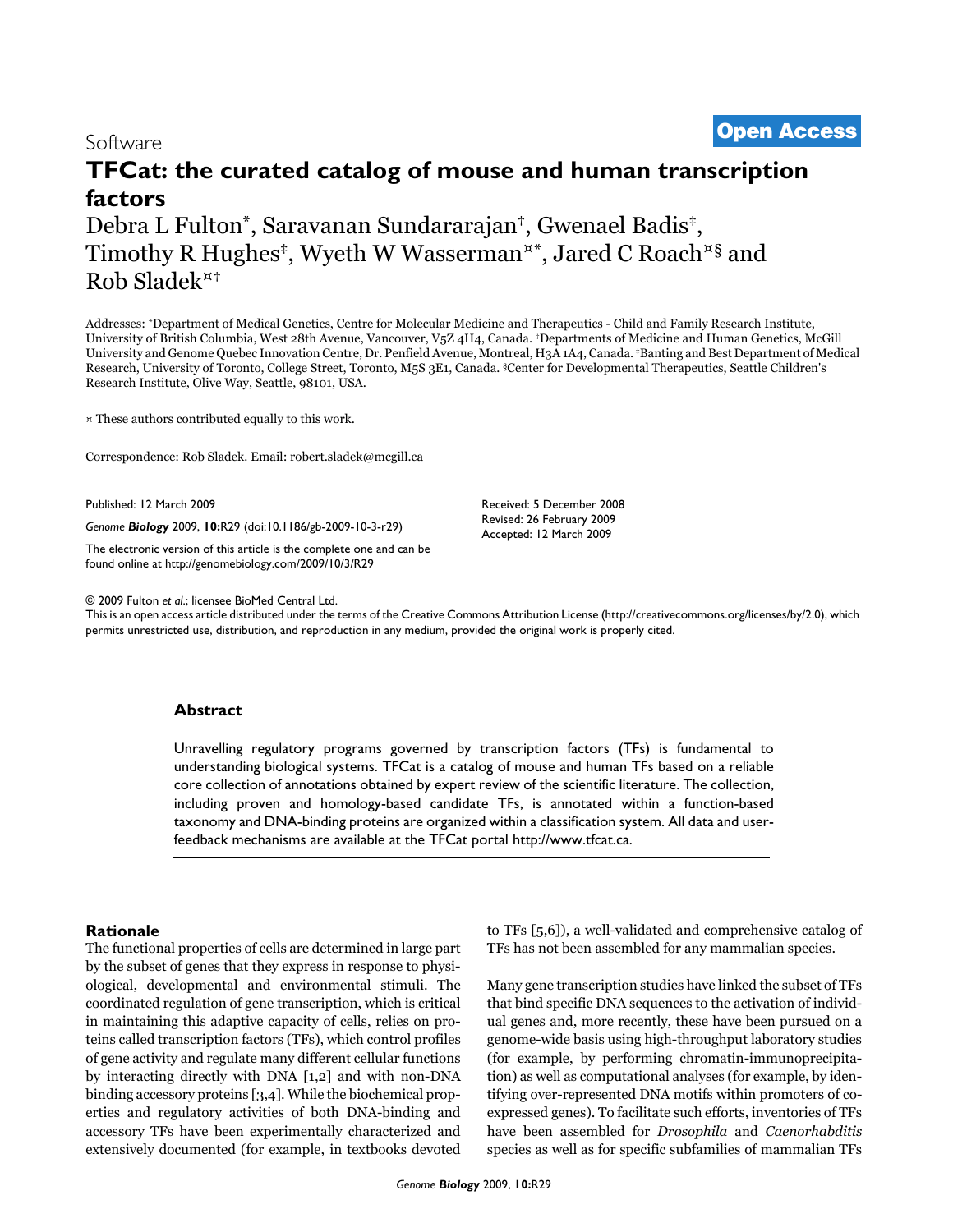(Table 1). Since only a limited number of protein structures can mediate high-affinity DNA interactions, collections of TF subfamilies have been constructed using predictive sequencebased models for DNA-binding domains (DBDs) [7-10]. For example, the PFAM Hidden Markov Model (HMM) database [11] and Superfamily HMMs [12] have been applied to sets of peptide sequences to identify nearly 1,900 putative TFs in the human genome [10] and over 750 fly TFs, of which 60% were well-characterized site-specific binding proteins [13]. While these collections have emphasized DNA binding proteins, recent evidence suggests that the contributions of accessory TFs may be equally or more important in establishing the spatio-temporal regulation of gene activity. For example, microarray-based chromatin immunoprecipitation studies have highlighted the key regulatory contributions of histone modifying TFs over the control of gene expression [14]. Therefore, any comprehensive study of TFs must extend beyond a narrow focus of DNA binding proteins to serve as a foundation for regulatory network analyses.

The four research laboratories contributing to this report were originally pursuing parallel efforts to compile reference collections of *bona fide* mammalian TFs. In order to maximize the quality and breadth of our gene curation, we combined our efforts to create a single, literature-based catalog of mouse and human TFs (called TFCat). The collection of annotations is based on published experimental evidence. Each TF gene was assigned to a functional category within a hierarchical classification system based on evidence supporting DNA binding and transcriptional activation functions for each protein. DNA-binding proteins were categorized using an established structure-based classification system [15]. A blind, random sample of the functional assessments provided by each expert was used to assess the quality of the gene annotations. The evidence-based subset of TFs was used to computationally predict additional un-annotated genes likely to encode TFs. The resulting collection is available for download from the TFCat portal and is also accessible via a wiki to encourage community input and feedback to facilitate continuous improvement of this resource.

# **TF gene candidate selection, the annotation process, and quality assurance**

Prior to the initiation of the TFCat collaboration, each of the four participating laboratories constructed mouse TF datasets using manual text-mining and computational-based approaches. As each dataset was created specifically to suit the needs of the research lab that generated it, combinations of overlapping and distinct procedures were applied to collect and filter each dataset (Figure S1 in Additional data file 1). These four, independently established, putative TF datasets laid the foundation for this joint initiative.

To ensure the comprehensiveness and utility of our reference collection, we broadly defined a TF as any protein directly involved in the activation or repression of the initiation of synthesis of RNA from a DNA template. Incorporating this standard, the union of the four sets yielded 3,230 putative mouse TFs (referred to as the UPTF). As complete manual curation of all literature to evaluate TFs is not practical, our curation efforts were prioritized to maximize the number of reviews conducted for UPTFs linked to papers. A manual survey of PubMed abstracts was performed, using available gene symbol identifiers and aliases, to identify genes for which experimental evidence of TF function might exist. Since standardized naming conventions have not been fully applied in the older literature, the associations between abstracts and genes may be incomplete or inaccurate due to the redundant use of the same identifiers for two or more genes. In addition, we did not consider abstracts that made no mention of the gene identifiers of interest or those that, by their description, were unlikely to have conducted transcription regulationrelated analyses. From this list of 3,230 putative mouse TFs, coarse precuration identified 1,200 putative TFs with scientific papers describing their biochemical or gene regulatory activities in the PubMed database [16]. The majority of predicted TFs (2,030 of 3,230) had no substantive literature evidence supporting their molecular function. The remaining 1,200 transcription factor candidates (TFCs) were prioritized for expert annotation.

Genes belonging to the TFC set that were associated with two or more papers in PubMed were selected and randomly assigned for evaluation by one or more of 17 participating reviewers. Gene annotations were primarily performed by a

#### **Table 1**

**Transcription factor data resources** Resource **Contract Contract Contract Contract Contract Contract Contract Contract Contract Contract Contract Contract Contract Contract Contract Contract Contract Contract Contract Contract Contract Contract Contract Contr** Human KZNF Gene Catalog **Human** Human Huntley *et al.* (2006) [68]/[69] Database of bZIP Transcription Factors **Factors Example 2008** Human Ryu *et al.* (2007) [70]/[71] The *Drosophila* Transcription Factor Database Fly Adryan *et al*. (2006) [13]/[72] wTF2.0: a collection of predicted *C. elegans* transcription factors Worm Reece-Hoyes *et al*. (2005) [73]/[74]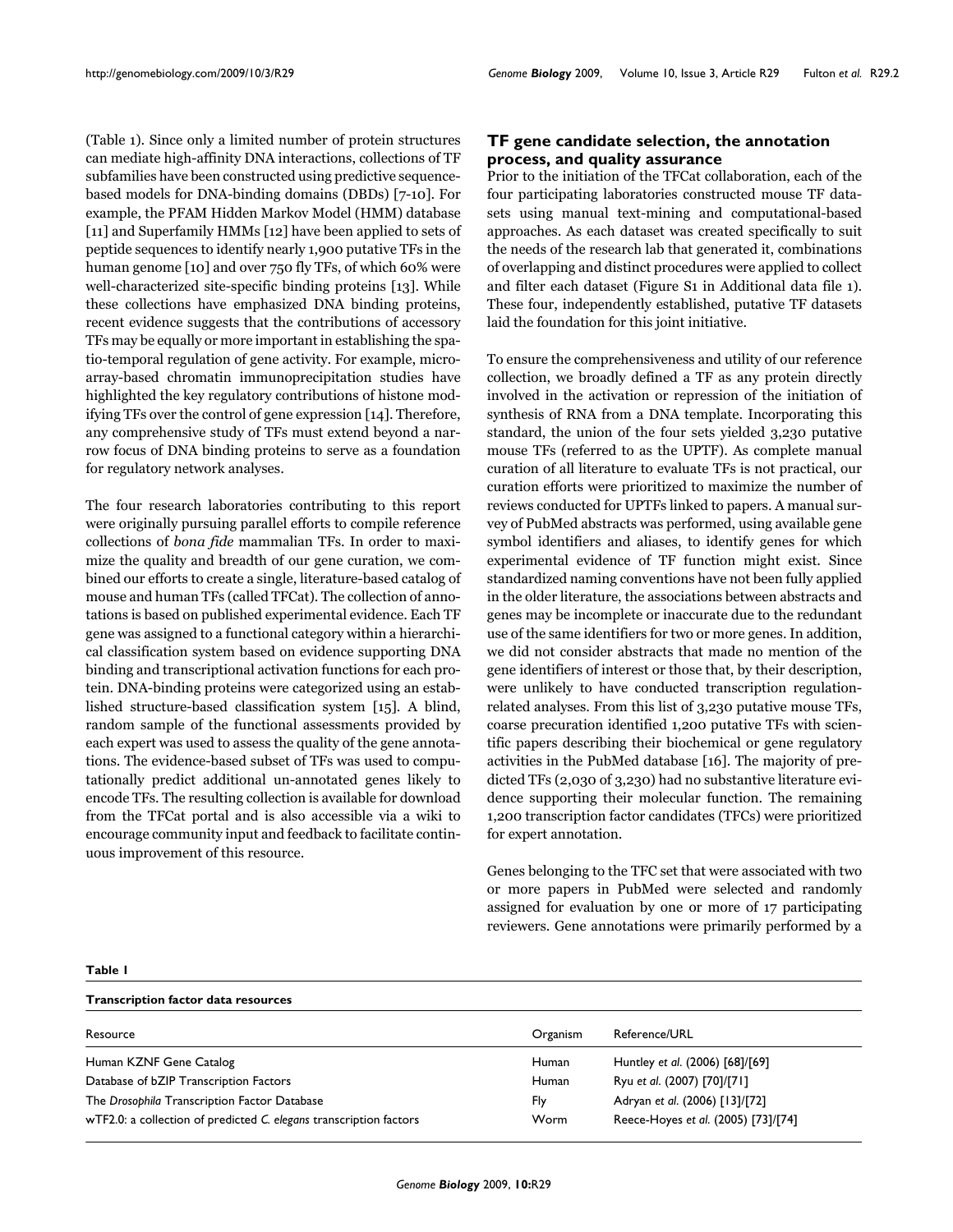single reviewer, with the exception of 20 genes assigned to multiple reviewers for initial training purposes and 50 genes assigned to pairs of reviewers for a quality assurance assessment. In total, 1,058 genes (Table 2) have been reviewed. For each candidate, a TF confidence judgment was assigned (Table 3) based on the literature surveyed. Annotation of each TFC required evidence of transcriptional regulation and/or DNA-binding (for example, a reporter gene assay and/or DNA-binding assay). A text summary of the experimental evidence was extracted and entered by the reviewer, along with the PubMed ID, the species under study, and the reviewer's perception of the strength of the evidence supporting their judgment. Although reviewers were not obligated to continue beyond two types of experimental support, they were encouraged to review multiple papers where feasible. Based on their literature review, annotators were required to classify their determination of each TFC into a positive (TF gene or TF gene candidate), neutral (no data or conflicting data) or negative group (not a TF or likely not). Of the 1,058 TFCs reviewed, 83% were found to have sufficient experimental evidence to be classified either as a TF gene or as a TF gene candidate.

To simplify data collection and curation, we focused our literature evidence collection and annotation efforts on mouse genes. However, literature pertaining to mouse genes and their human (or other mammalian) orthologs was used interchangeably as evidence for the annotations. Roughly 83% of the annotation literature evidence surveyed was based on a combination of mouse and human data, with roughly equal numbers of papers pertaining to each of these species. Mouse TF genes were associated with their putative human ortholog using the NCBI's HomoloGene resource [16]. With the exception of 40 mouse genes, putative ortholog pairs were matched using defined HomoloGene groups. All but 13 of the remaining 40 were mapped using ortholog relationships in the Mouse Genome Database [17]. Each gene's predicted human ortholog is included in the download data and in the published wiki data.

Depending upon the subset of available papers reviewed for a given TFC, two curators could arrive at different judgments. To ascertain the consistency and quality of our reviewing approach and judgment decisions, we randomly selected 50 genes for re-review and assigned each to a second expert (Tables S1 and S2 in Additional data file 1). Out of the 100 annotations (2 reviews each for 50 genes), 37 paired gene

judgments (74 annotations) were concordant and 13 paired gene judgments (26 annotations) were discordant. Examination of the discordant pairs suggested that review of different publications may have produced the disagreement in annotation. To further evaluate this assumption, we extracted a nonquality assurance (non-QA) sample of multiple annotations where different reviewers curated the same genes or gene family members using the same articles (Table S3 in Additional data file 1) and found that these curation judgments were in perfect agreement. Under the assumption that judgment conflicts identified in the QA sample would be resolved in favor of one of the assigned judgment calls, we conclude that 13% of judgments may be altered after additional annotation, suggesting that a system to enable continued review would be beneficial.

Since mouse and human TFs have been evolutionarily conserved among distantly related species [18], we assessed the coverage of our curated TF collection by comparing it with a list of expert annotated fly TFs documented in the FlyTF database [13]. Over half (443 of 753) of the FlyTF genes were found in NCBI HomoloGene groups, producing 184 fly TFcontaining clusters that also contained mouse homologs. More than 85% (164 of 184) of these homologous TF genes were in the UPTF set. Inspection of the 20 putative mouse homologs of fly TFs absent from the UPTF set led to the inclusion of 5 genes in both the UPTF and the TFC sets for future curation, while there were no published studies involving the mammalian proteins for the remaining 15 genes. We also assessed TFCat's coverage by comparing it with a classic collection of TFs prepared prior to the completion of the mouse genome [6]. After mapping 506 TFs to Entrez Gene identifiers, we found that 463 were present in the UPTF and 423 were members of the TFC gene list. The remaining 43 genes were added to the UPTF and the TFC list was extended to include 83 additional genes. From these analyses, we conclude that TFCat contains a large majority of known TFs.

# **Identification and classification of DNA binding proteins**

Genes positively identified as TFs were categorized using a taxonomy to document their functional properties identified in the literature review (Table 4). Notably, 65% (571 of 882) of the genes judged as TFs were reported to act through a DNA binding mechanism and 94% (535 of 571) of these DNA-

#### **Table 2**

| <b>TFCat catalog statistics</b>                                            |       |      |
|----------------------------------------------------------------------------|-------|------|
| Total number of genes annotated                                            | 1.058 | 100% |
| Proportion of genes with positive TF judgments                             | 882   | 83%  |
| Proportion of positive TFs with DNA-binding activity                       | 57 I  | 65%  |
| Proportion of DNA-binding TFs that are (double-stranded) sequence-specific | 535   | 94%  |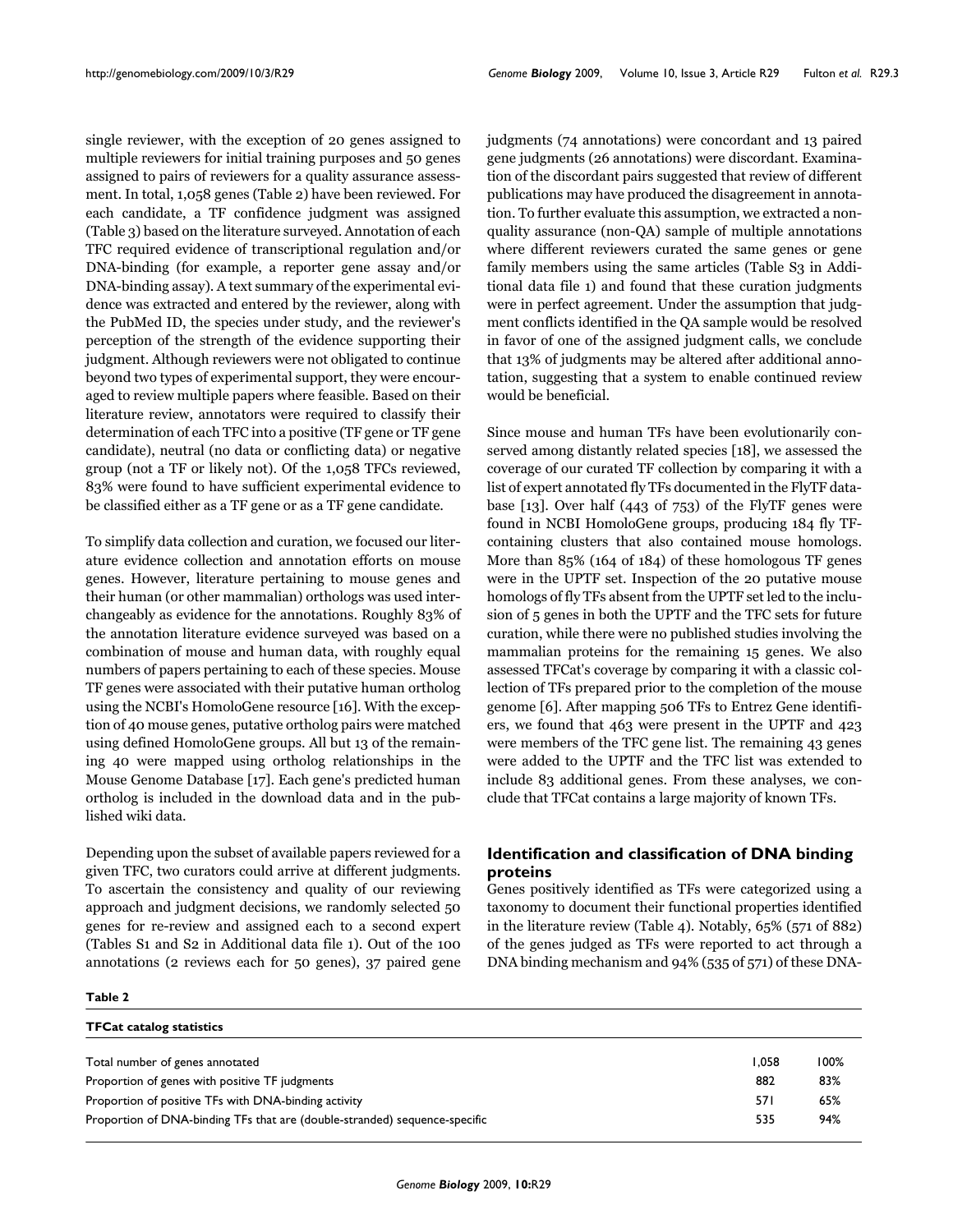#### **Table 3**

#### **TFCat judgment classifications**

| Judgment classification                                                           | Number of annotations | % of annotations |
|-----------------------------------------------------------------------------------|-----------------------|------------------|
| TF gene                                                                           | 733                   | 61.9             |
| TF gene candidate                                                                 | 256                   | 21.7             |
| Probably not a TF - no evidence that it is a TF                                   | 41                    | 3.5              |
| Not a TF - evidence that it is not a TF                                           | 30                    | 2.5              |
| Indeterminate - there is no evidence for or against this gene's role as a TF      | 114                   | 9.6              |
| TF evidence conflict - there is evidence for and against this gene's role as a TF | 10                    | 0.8              |

binding TFs were found to act through sequence-specific interactions mediated by a small number of protein structural domains (Table 5).

Members of a DNA-binding TF family share strongly conserved DNA binding domains that, in most cases, have overlapping affinity for DNA-sequences; therefore, a prediction of a TF binding site can suggest a role for the family but does not implicate specific family members. As such, a TF DNA-binding classification system is an essential resource for many promoter sequence analyses in which researchers should prioritize potential trans-acting candidates from a set of equally suitable candidate TFs within a structural class. Capitalizing on large-scale computational efforts for the prediction of protein domains [11,12,19-21], we analyzed each of the TFCat DNA-binding TF protein sequences with the full set of PFAM and Superfamily HMM domain models to predict DBD structures. A total of 20 Superfamily structure types were identified in our set, along with 54 PFAM DBD models (Table S4 in Additional data file 1). Where possible, we linked each double-stranded DNA-binding TF to a family within an established DNA-binding structural classification system [15] that was developed initially to organize the DNA-bound protein crystal structures found in the Protein Data Bank (PDB) [22]. In light of more recent studies, along with a modification of classification requirements (see Materials and methods), an additional set of 16 DBD family classes were added to the system to map domain structures (Table S5 in Additional data file 1).

The DNA binding domain analysis offers some noteworthy observations. The homeodomain-containing genes are prominently represented in our set, comprising 24% (131 of 545) of the classified DBD TFs and 16% of all predicted domain occurrences. The beta-beta-alpha zinc-finger and helix-loophelix TF families account for 14% (79 of 545) and 13% (71 of 545) of the classified genes, respectively. Given the abundance of zinc-finger proteins in the eukaryotic genomes [23] and recent predictions that this DNA-binding structure makes up a significant portion of all TFs [10], this class may be under-represented. On the other hand, since zinc-finger containing genes are involved in a wide variety of functions, the number of predicted zinc-finger proteins that possess a TF role may be overestimated. In addition, it is likely that certain families of TFs, with central roles in well-studied areas of biology, have been more widely covered in the literature, which may account for the prevalence of literature support for homeodomain TFs.

The majority (392 of 545) of the classified DBD TFs in our list contain a single DNA interaction domain; however, a notable portion (145 of 545) of genes belonging to just a few protein families contain more than one instance of its designated DBD structure. These multiple instances predominantly reside in TFs containing zinc-finger, helix-turn-helix, and leucine zipper domains (Table S6 in Additional data file 1). While most TFs contained single or multiple copies of a single DNA binding motif, our predictions identified eight TFs with two distinct DBDs (Table S7 in Additional data file 1). We

#### **Table 4**

| <b>TFCat taxonomy classifications</b>                                  |                       |                  |  |  |
|------------------------------------------------------------------------|-----------------------|------------------|--|--|
| Taxonomy classification                                                | Number of annotations | % of annotations |  |  |
| Basal transcription factor                                             | 39                    | 3.7              |  |  |
| DNA-binding: non-sequence-specific                                     | 30                    | 2.9              |  |  |
| DNA-binding: sequence-specific                                         | 591                   | 56.5             |  |  |
| DNA-binding: single-stranded RNA/DNA binding                           | 20                    | 1.9              |  |  |
| Transcription factor binding: TF co-factor binding                     | 315                   | 30.1             |  |  |
| Transcription regulatory activity: heterochromatin interaction/binding | 51                    | 4.9              |  |  |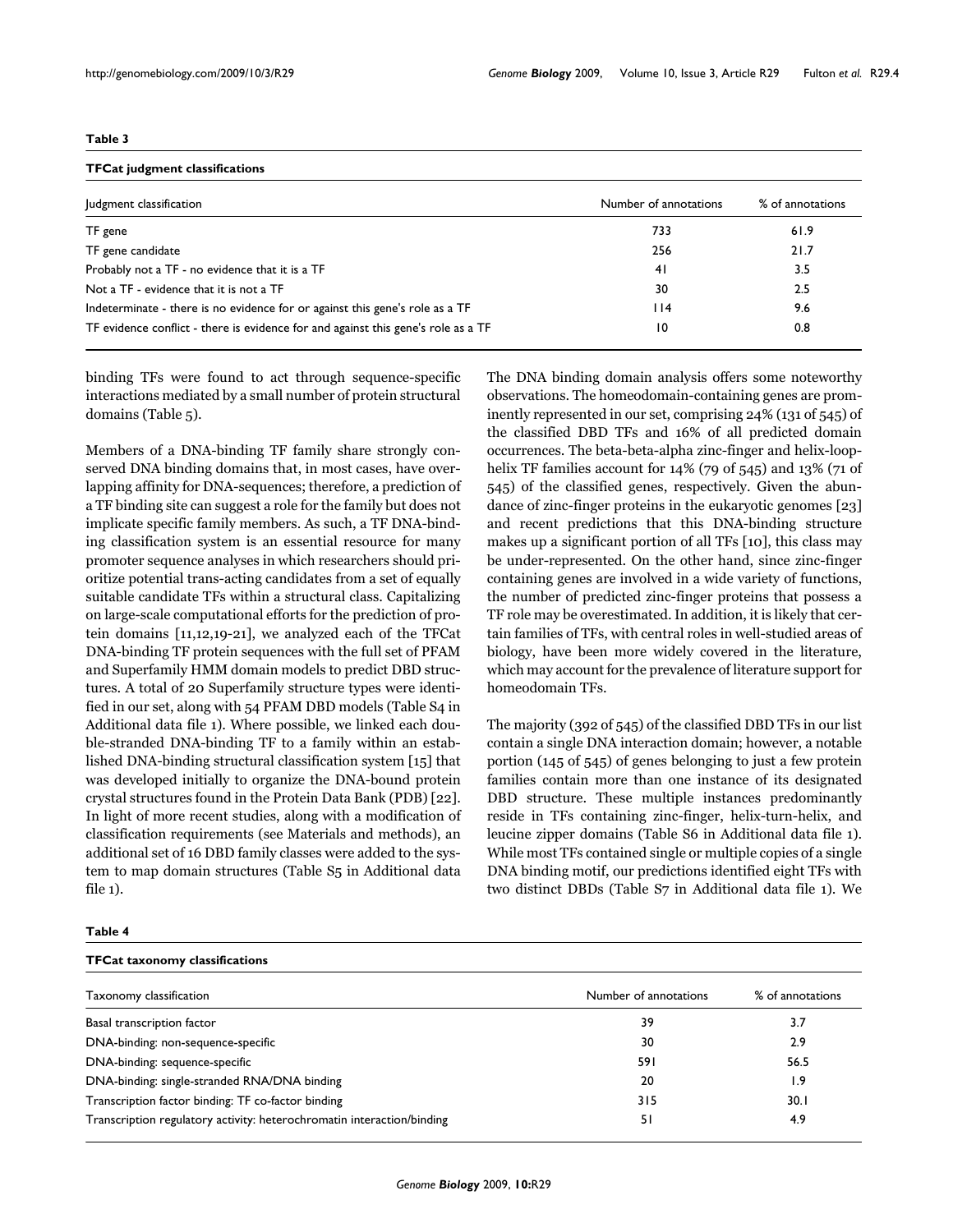# **Table 5**

#### **DNA-binding TF gene classification counts**

| Protein group | Protein group description | Protein family | Protein family description                                                      |                | Gene count Predicted occurrences |
|---------------|---------------------------|----------------|---------------------------------------------------------------------------------|----------------|----------------------------------|
| 1.1           | Helix-turn-helix group    | $\overline{2}$ | Homeodomain family                                                              | 3              | 160                              |
| IJ            | Helix-turn-helix group    | 100            | Myb domain family                                                               | $\overline{7}$ | 16                               |
| IJ            | Helix-turn-helix group    | 109            | Arid domain family                                                              | 5              | 5                                |
| $\mathsf{L}$  | Helix-turn-helix group    | 999            | No family level classification                                                  | 2              | 2                                |
| 1.2           | Winged helix-turn-helix   | 13             | Interferon regulatory factor                                                    | 7              | 7                                |
| 1.2           | Winged helix-turn-helix   | 15             | Transcription factor family                                                     | 10             | П                                |
| 1.2           | Winged helix-turn-helix   | 16             | Ets domain family                                                               | 23             | 23                               |
| 1.2           | Winged helix-turn-helix   | 101            | GTF2I domain family                                                             | $\overline{2}$ | 12                               |
| 1.2           | Winged helix-turn-helix   | 102            | Forkhead domain family                                                          | 26             | 26                               |
| 1.2           | Winged helix-turn-helix   | 103            | RFX domain family                                                               | 4              | 4                                |
| 1.2           | Winged helix-turn-helix   | Ш              | Slide domain family                                                             | L              | I                                |
| 2.1           | Zinc-coordinating group   | 17             | Beta-beta-alpha-zinc finger family                                              | 79             | 450                              |
| 2.1           | Zinc-coordinating group   | 18             | Hormone-nuclear receptor family                                                 | 43             | 43                               |
| 2.1           | Zinc-coordinating group   | 9              | Loop-sheet-helix family                                                         |                | ı                                |
| 2.1           | Zinc-coordinating group   | 104            | GATA domain family                                                              | 7              | 12                               |
| 2.1           | Zinc-coordinating group   | 105            | Glial cells missing (GCM) domain family                                         | 2              | 2                                |
| 2.1           | Zinc-coordinating group   | 106            | MHI domain family                                                               | 3              | 3                                |
| 2.1           | Zinc-coordinating group   | l 14           | Non methyl-CpG-binding CXXC domain                                              | 2              | 4                                |
| 2.1           | Zinc-coordinating group   | 999            | No family level classification                                                  | 2              | 2                                |
| 3             | Zipper-type group         | 21             | Leucine zipper family                                                           | 41             | 64                               |
| 3             | Zipper-type group         | 22             | Helix-loop-helix family                                                         | 71             | 71                               |
| 4             | Other alpha-helix group   | 28             | High mobility group (Box) family                                                | 24             | 28                               |
| 4             | Other alpha-helix group   | 29             | MADS box family                                                                 | 4              | 4                                |
| 4             | Other alpha-helix group   | 107            | Sand domain family                                                              | 3              | 3                                |
| 4             | Other alpha-helix group   | 115            | NF-Y CCAAT-binding protein family                                               | 2              | 2                                |
| 5             | Beta-sheet group          | 30             | TATA box-binding family                                                         |                | 2                                |
| 6             | Beta-hairpin-ribbon group | 34             | Transcription factor T-domain                                                   | П              | П                                |
| 6             | Beta-hairpin-ribbon group | 108            | Methyl-CpG-binding domain, MBD family                                           | 2              | 2                                |
| 7             | Other                     | 37             | Rel homology region family                                                      | 10             | 10                               |
| 7             | Other                     | 38             | Stat protein family                                                             | 6              | 6                                |
| 7             | Other                     | 110            | Runt domain family                                                              | 3              | 3                                |
| 7             | Other                     | 112            | Beta_Trefoil-like domain family                                                 | 2              | 2                                |
| 7             | Other                     | 113            | DNA-binding LAG-1-like domain family                                            | 2              | 2                                |
| 8             | Enzyme group              | 47             | DNA polymerase-beta family                                                      |                | 7                                |
| 999           | Unclassified structure    | 90 I           | CP2 transcription factor domain family                                          | 3              | 3                                |
| 999           | Unclassified structure    | 902            | AF-4 protein family                                                             |                |                                  |
| 999           | Unclassified structure    | 903            | DNA binding homeobox and different<br>transcription factors (DDT) domain family |                |                                  |
| 999           | Unclassified structure    | 904            | AT-hook domain family                                                           | 3              | 6                                |
| 999           | Unclassified structure    | 905            | Nuclear factor I - CCAAT-binding transcription<br>factor (NFI-CTF) family       | 3              | 3                                |

removed the second zinc finger-type domain prediction for two of the genes (*Atf2* and *Atf7*) as this domain is characterized as a transactivation domain in *Atf2* [24] and may have a similar function in family member *Atf7*. All other predicted gene domains were retained, based on literature that supported their activity or failed to support their removal. Four

PFAM DBD models detected in eight proteins are not represented by a solved structure and, therefore, could not be directly appointed in the classification system (see Table 5, Protein group 999). In addition, three nuclear factor I (NFI) proteins were annotated with DNA-binding evidence and predicted to contain a SMAD MH1 DBD. Interestingly, a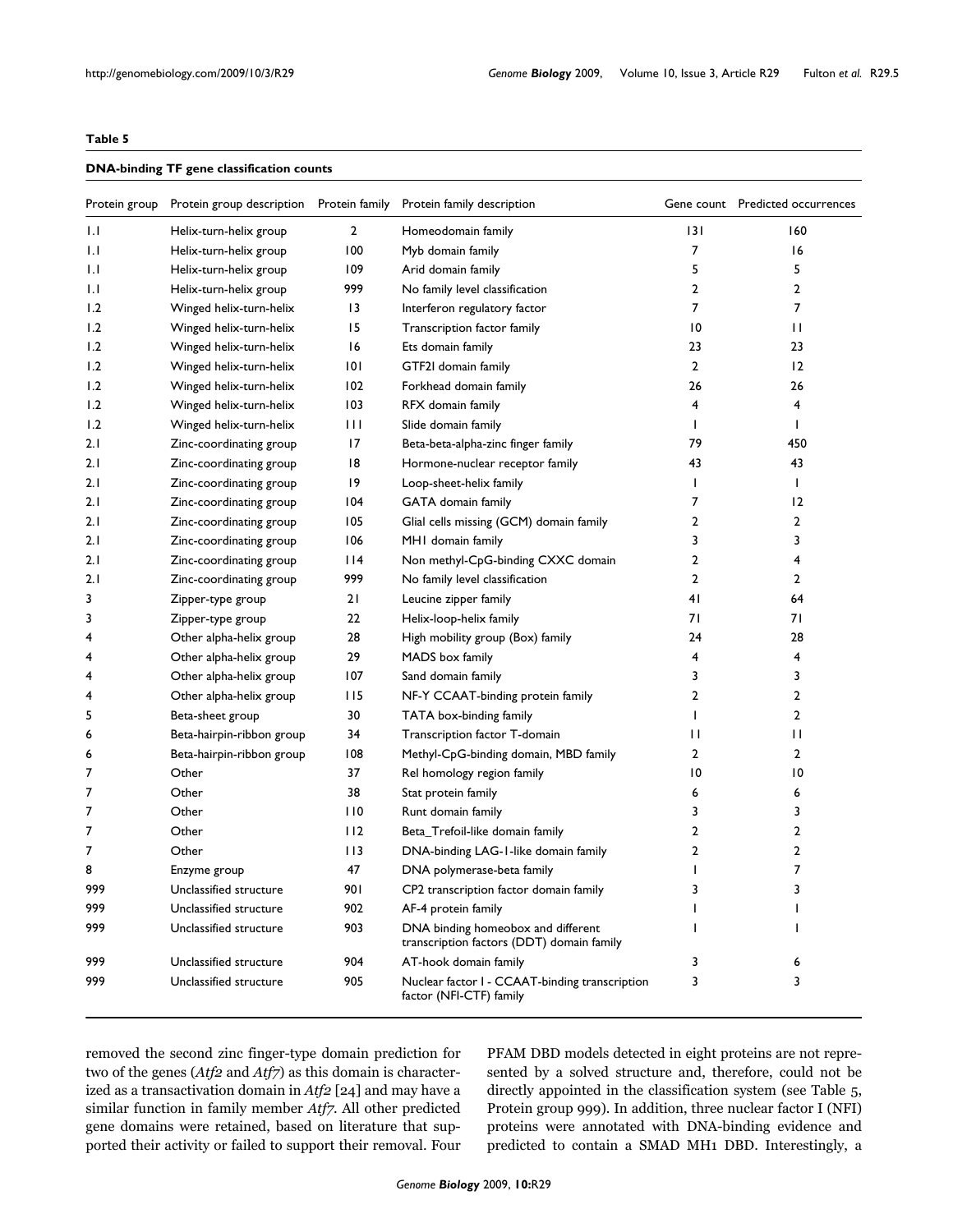recent study noted that the DBDs of NFI and SMAD-MH1 share significant sequence similarity [25]. These TFs were also assigned to their own family in the unclassified protein group (Table 5, and Table S5 in Additional data file 1, Protein group 999 and Protein family 905). A group of ten literaturebased DNA-binding TFs had no predicted DBDs (Table S8 in Additional data file 1). The absence of detected DBDs may be due, in part, to the limited sensitivity of the models. For example, the *Tcf20* gene (alias *Spbp*) purportedly contains a novel type of DBD with an AT hook motif [26] that was not predicted by the corresponding AT hook PFAM model. Restricted model representation is also likely the reason for the missing domain predictions of the C4 zinc finger domain in the *Nr0b1* gene and the basic helix-loop-helix (bHLH) domain in the *Spz1* gene. Similarly, four DBDs detected with protein group class-level Superfamily models (specifically for zinc coordinating and helix-turn-helix models) could not be further delineated to a protein family level assignment (Table S9 in Additional data file 1), suggesting that their sequences deviate from the family-specific properties represented in PFAM. It is quite possible that there remain to be discovered domains involved in DNA binding by human and mouse TFs.

Most TF DNA-protein interactions occur when the DNA is in a double-stranded state; however, a small number of TF proteins preferentially bind single-stranded DNA [27,28]. We identified in the literature review a set of 16 single-stranded DNA-binding TFs, of which 12 contain HMM-predicted protein domains that are characterized as single-stranded RNA-DNA-binding (Table S10 in Additional data file 1). There may be other DBD TFs in our list that act on both single-stranded DNA and double-stranded DNA but were not classified in the single-stranded DNA DBD taxonomy because this property was not specifically characterized in the literature reviewed. The distinction and overlap between single-stranded DNA and double-stranded DNA binding TFs warrants future attention.

# **Generation and assessment of mouse-human TF homology clusters to predict additional putative TFs**

Since a transcriptional role can be inferred for closely related TF homologs [7,29-31], researchers interested in the analysis of gene regulatory networks would benefit from access to a broad data collection of both experimentally validated TFs and their homologs. The curated TF gene list was used to identify putative mouse TF homologs in the genome-wide RefSeq collection that have not yet been annotated in our catalog or that were not evaluated because they lack PubMed literature evidence. While sequence homology is often used in preliminary analyses to infer similar protein structure and function, its success may be limited when similar protein structures have low sequence similarity [32] or short homologous protein domains. Based on recent evidence that over 15% of predicted domain families have an average length of 50 amino acids or less [33], we evaluated whether pruning BLAST-derived clusters using a previously published sequence similarity metric [34] could be further improved by explicitly including domain information. Our evaluation of both pruning methods indicated that the inclusion of domain knowledge improved homolog cluster content (Figures S2 and S3 in Additional data file 1). We therefore incorporated both domain structure predictions, using HMMs, and sequence similarity in our homology-based approach to predict additional TF genes.

The homolog prediction and clustering process yielded 227 homolog clusters containing 3,561 genes (3,419 unique genes). The vast majority of the genes (3,284 of 3,561) are associated with only 1 cluster each, although 128 genes were members of 2 clusters and 7 genes were present in 3 clusters. We also identified 72 single gene clusters (singletons), which included 36 TF genes that had only significant BLAST matches to themselves, 12 genes that derived BLAST hits that did not satisfy the homolog candidate cut-offs, 21 genes with cluster members that did not satisfy the pruning criteria, and 3 genes that had no RefSeq model sequence. While our TFseeded homology inference analysis used cut-offs that likely pruned some false negatives, in an effort to emphasize specificity, it is likely that these singletons represent TFs that share common protein structural features with low sequence similarity.

The curated TF set contains some proteins with properties not commonly associated with TF function. For example, our catalog included the cyclin dependent kinases (*cdk7*, *cdk8*, and *cdk9*), which are reported to directly activate gene transcription (for a review, see [35]). Therefore, the homolog analysis of TFs identified numerous other protein kinases that will likely have no direct involvement in transcription. Similarly, larger clusters seeded by TFs containing other domains not frequently associated with transcription, such as calcium-binding, ankyrin repeats, armadillo repeats, dehydrogenase, and WD40, also attracted false TF predictions.

To assign a quantitative confidence metric for the large clusters of TF predictions, we developed a scoring procedure based on protein domain associations to TF activity annotations from the Gene Ontology (GO) molecular function subtree [36]. The cluster confidence metric was employed using a four-tier ranking system for clusters containing more than ten gene members (42 out of 227 homolog clusters). The majority of these clusters (52% or 22 clusters) received high scores, indicating that they contain a high proportion of TF genes. Given that GO currently annotates only 39% of the TF genes in our catalog in the TF activity node in the molecular function subtree (Table S11 in Additional data file 1), we expect that less frequently occurring protein domains found in small homolog clusters may not yet be represented in GO. Therefore, we did not analyze clusters containing fewer than ten members and we anticipate future refinements in the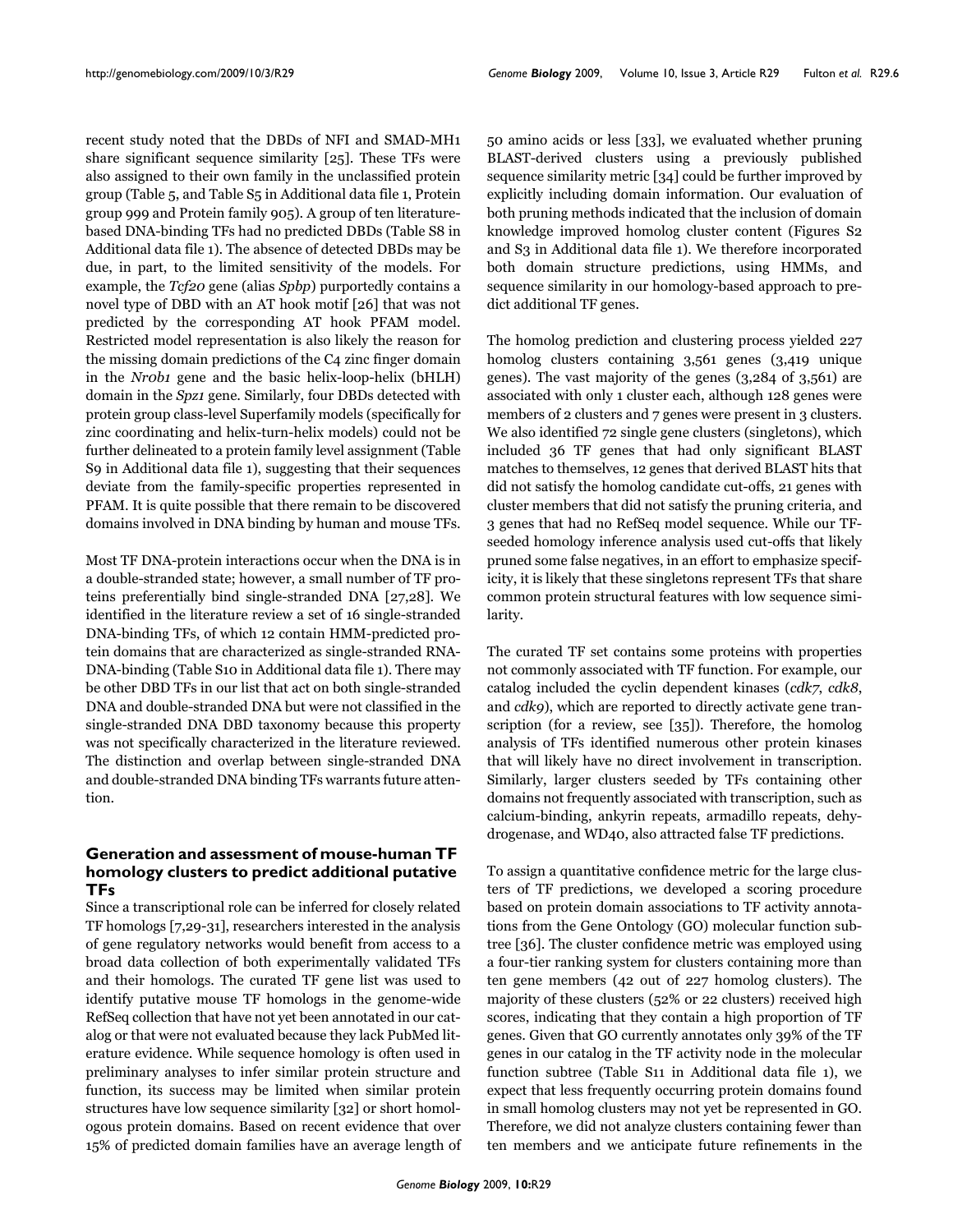homolog cluster confidence rankings as TF gene annotation is expanded in GO.

We incorporated our curated set and cluster counts in an analysis to estimate both the total number of TFs and, a smaller subset, the number of double-stranded DNA-binding proteins (see Materials and methods). The cluster counts were adjusted using the observed approximate mean TF (OAMTF) proportions associated with each rank level (Table 6) to account for false positives. From this mouse RefSeqbased analysis, we arrived at an estimate of 2,355 DNA-binding and accessory TFs. Since peptide sequence-dependent analyses can result in both omissions and false predictions of homologous protein structures, readers should regard this figure as a 'best-guess' approximation [32]. A similar analysis conducted over the homolog clusters containing doublestranded DNA-binding TFs resulted in an estimate of 1,510 DNA-interacting TFs. We also performed an extraction of DBD-containing genes from the Ensembl database using the DBDs defined in TFCat. This analysis derived a list of 1,507 putative DNA-binding TFs. These estimates agree well with earlier publications [10,37,38].

# **Maintenance and access of TFCat annotation data**

All gene annotations, mouse homolog clusters and human orthologs are published in the TFCatWiki, which is accessible from the TFCat portal. Each wiki article page houses the annotation information for one gene with its content secured against modification. Each gene article page is associated with a discussion page, which is available for comments and feedback by all wiki users. Wiki users can specify that they wish to receive periodic e-mail notification of lists of gene wiki pages and their associated discussion pages that have been updated. Semantic features and functional capabilities are included in the wiki implementation to facilitate easy access to all gene annotation data.

We established a TFCat annotation feedback system workflow process (Figure S4 in Additional data file 1) to encourage continuous improvement of the catalogued gene entries. An issue tracking management system is integrated with the wiki to capture, queue, and track feedback contributions for follow-up by the wiki annotator. Wiki users may view a gene's feedback report summaries and current workflow status through an inquiry made available on each gene's article page. Gene annotation changes, entered through our internally accessible TFCat annotation system, will be flagged and forwarded to the wiki through an automated updating process. Community members who wish to directly contribute to the wiki contents through the backend web application (Figure S5 in Additional data file 1) may contact the authors.

The complete TF catalog resource can be downloaded from our website [39]. The website application enables download of the complete list or a subset of annotated genes by assigned judgment, functional taxonomy, and DNA-binding classification. The data extraction is run real-time against a relational database providing access to the most current TF catalog data.

**Catalog characteristics, comparisons, and utility** The comprehensive catalog of TFs contained in TFCat provides an important resource for investigators studying gene regulation and regulatory networks in mammals. The curation effort assessed the scientific literature for 3,230 putative mouse and human TFs, including detailed evaluation of papers describing the molecular function of 1,058 TFCs, to identify 882 confirmed human and mouse TFs. Each TF was further described within TFCat using a newly developed TF taxonomy. DNA binding proteins, a subset of TFs, were mapped to a structural classification system. As an aide to researchers, an expanded set of putative TFs was generated through a homology-based sequence analysis procedure. Online access to the annotations and homology data are facilitated through a wiki system. An annotation feedback system, linked from the wiki, enables reporting and tracking of community input. An additional website application offers capabilities to extract all or a subset of the catalog data for file download.

For many researchers, the greatest utility of TFCat is the provision of an organized and comprehensive list of DNA binding proteins. The protein-DNA structural classification system used to organize the DBD TFs in the catalog was originally proposed by Harrison [40], further modified by Luisi [41] and

**Table 6**

**Large cluster ranking criteria**

| Large cluster ranking criteria |      |                                                 |                                                   |  |
|--------------------------------|------|-------------------------------------------------|---------------------------------------------------|--|
| $C_{n}$                        | Rank | Implication for unannotated genes in cluster    | Fraction of observed approximate mean TFs (OAMTF) |  |
| $C_n \ge 0.20$                 |      | The majority of genes are likely TFs            | 95%                                               |  |
| $0.10 \le C_{\rm o} \le 0.20$  |      | A higher proportion of genes are likely TFs     | 75%                                               |  |
| $0.03 \le C_n \le 0.10$        |      | A higher proportion of genes are likely not TFs | 35%                                               |  |
| $0.00 \le C_{\rm g}$ < 0.03    |      | The majority of genes are likely not TFs        | 15%                                               |  |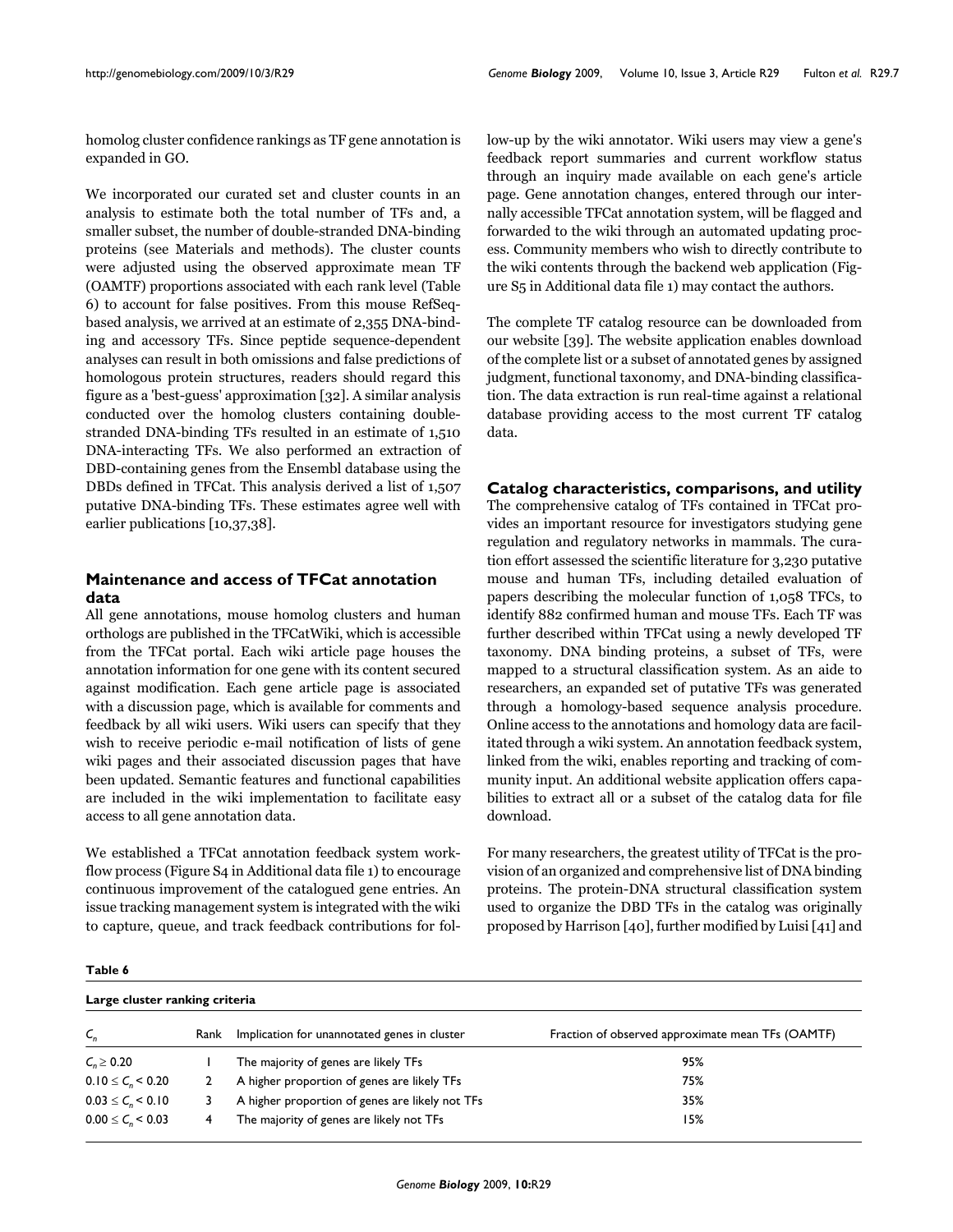extended by Luscombe *et al*. [15]. The DBD analysis and gene/domain counts (Table 5) confirmed that well-known DBD families are represented. The DNA-binding classification system was extended with new family classes to accommodate the majority of predicted DNA-binding structures in our curated TF set (Table 5; Table S5 in Additional data file 1). A new family category was included for unrepresented, double-stranded TF protein-DNA binding mechanisms that were supported by PDB structures or publications. Similar to the analysis and classification performed by Luscombe *et al*. [15], we added structural domain families that were characterized by distinct DNA-binding mechanisms. However, unlike the Luscombe *et al*. approach, we did not consider biological function in our classification decisions. To preserve the properties of the system, the necessary extensions were made within the existing protein groups.

The value in having inventories of TFs has spurred previous efforts to compile collections of DNA-binding proteins. To evaluate the comprehensiveness of our curated collection, we performed a comparison with the gene annotations provided by GO and our DBD classification analysis with domains found in a DBD collection [42]. GO assigns molecular function labels to proteins, including functions falling under the broad category of transcription. The challenge of annotating all genes is daunting and, therefore, it was not a surprise that only 39% (343) of our expert curated collection of TFs has thus far been associated with GO terms linked to transcription (Table S11 in Additional data file 1).

While TFCat is unique in its evidence-based approach to identify mouse and human TFs, there are other compilations of TF binding domain models and predictions of domain-containing proteins. For example, a catalog of sequence-specific DNA-binding TFs (which we will refer to as DBDdb) has been compiled using HMMs to catalog double-stranded and single-stranded sequence-specific DBDs [42]. Comparison of the double-stranded DNA binding subdivision of TFCat with the predictions in DBDdb highlights some key differences between these efforts (Tables S12-S14 in Additional data file 1). For example, the TFCat DNA binding subdivision includes only TFs with published evidence from mammalian studies, whereas the DBDdb collection includes domain predictions based on evidence of sequence-specific DNA binding in any organism. While the two TF resources overlap, they serve complementary purposes. DBDdb is a set of computational predictions generated with protein motif models associated with sequence-specific single or double-stranded binding domains, while TFCat is an expert-curated, highly specific resource that targets the organized identification of all TFs, regardless of DNA binding, in human and mouse. For example, the high mobility group (HMG) domain TFs, which exhibit both specific and non-specific DNA-binding, are excluded from DBDdb but included in TFCat. Moreover, TFCat included only TFs with literature support in mammalian cells, which excludes certain domains included in

DBDdb. For example, CG-I has been shown to regulate gene transcription in fly [43] but not in mammals [44].

To complement our large set of curated TF proteins, we conducted a sequence-based homology analysis, propagated from our positively judged TFs, to predict additional TF encoding genes. We applied a confidence ranking metric to predict the number of false positives included in larger homolog clusters (Table 6), which should be considered when extracting un-annotated, predicted TFs. Future adaptations of the TFCat resource could include literature-based judgments of TF homolog predictions. While the homolog clusters as provided are an essential and useful supplement to our evidence-based TF catalog, future predictions may benefit from further structure-based homology research.

Creation of a comprehensive TF catalog provides an important first step in unraveling where, when and how each TF acts. For example, a number of recently published genomescale studies constructed lists of predicted TFs prior to investigating the spatial and temporal expression characteristics of sets of regulatory proteins [8,9,45,46], in advance of conducting a phylogenetic analysis of genes involved in transcription [47], and as initial input to the analysis of conserved non-coding regions in TF orthologs [48]. The set of literature evidence-supported TFs in TFCat will provide an important foundation for similar future studies.

TF catalogs will become increasingly important and necessary to facilitate the investigation and analysis of TF-directed biological systems. Recent ground-breaking stem cell studies [49,50] have shown the central role of TFs in regulating stem cell pluripotency and differentiation. Understanding the central role of TFs in the control of cellular differentiation has therefore taken on increased importance. Computational predictions in regulatory network analysis of cellular differentiation often highlight a pattern consistent with binding of a structural class of TFs, but fail to delineate which TF class member is acting. TFCat will serve as a reference and organizing framework through which such linkages can progress towards the detailed investigation of candidate TF regulators.

# **Materials and methods**

# **Creation of four independent murine and human TF preliminary candidate data sets**

Four TF collections were compiled by four independent approaches. All data sets are available on the TFCat portal.

# *Dataset I*

A list of 986 human genes considered 'very likely' plus 913 considered 'possibilities' to code for TFs was manually curated in February 2004 [51] using personal knowledge combined with information in LocusLink (now Entrez Gene), the Online Mendelian Inheritance in Man database (OMIM) [52], and PubMed [16]. Selection was guided by the following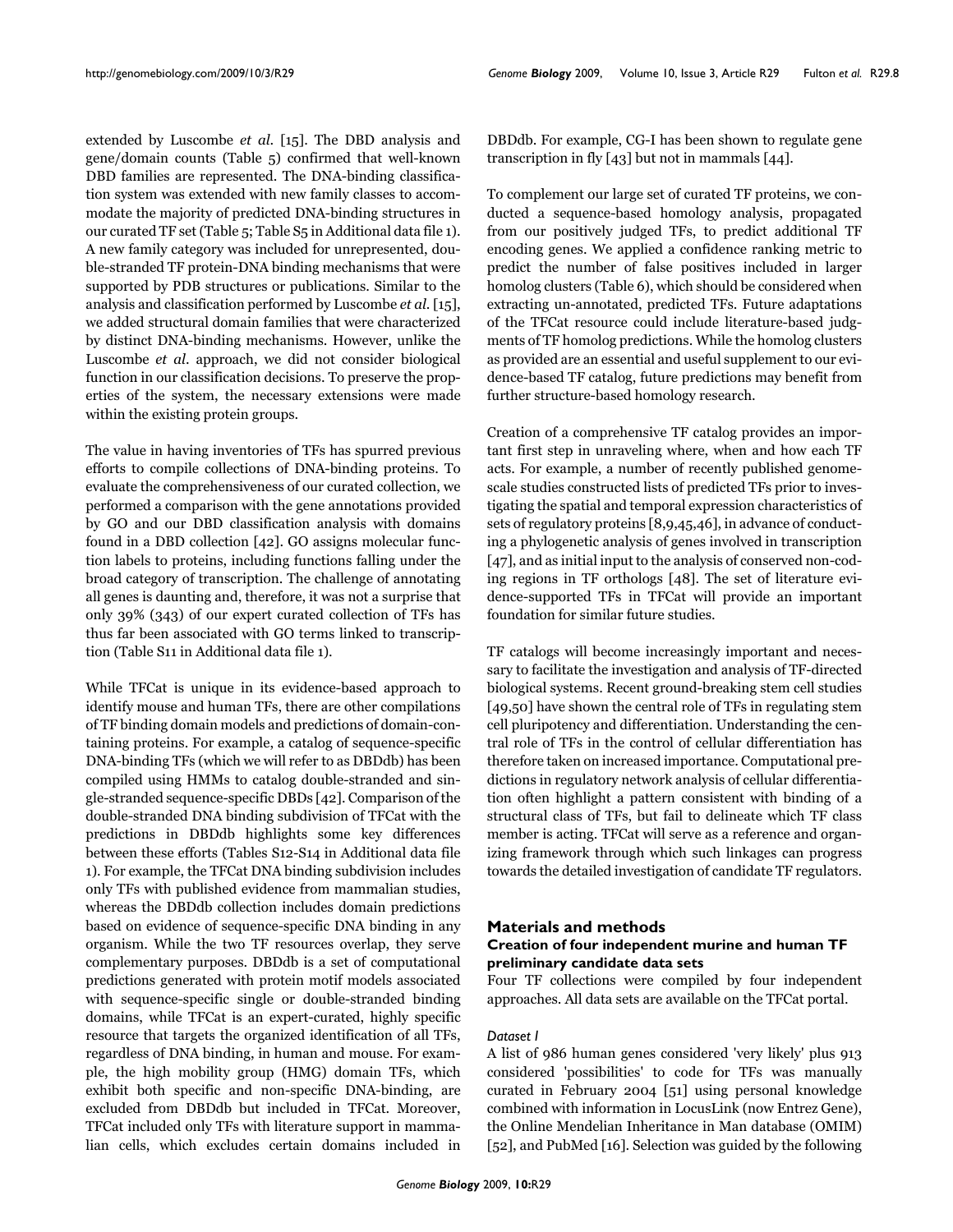definition of a TF: 'a protein that is part of a complex at the time that complex binds to DNA with the effect of modifying transcription'. Inclusion was necessarily subjective for two reasons: the definition of 'transcription factor' is difficult to precisely constrain; and there was not enough information available for many genes to be certain of their function. Genes that primarily mediate DNA repair (for example, *ERCC6*) or chromatin conformation (for example, *CBX1*) were excluded. To be considered, a gene had to have an Entrez Gene entry with a GenBank accession number. Text-based searches for the terms 'transcription factor' or 'homeobox' were used to identify Entrez Gene entries for further analysis. GO node descriptions including the terms 'nucleic acid binding', 'DNA binding', and 'transcription' were used as a supplement to guide gene selection. A total of 998 TFs were present in the set following this initial compilation. After February 2004, periodic additions were made based on new reports in the literature.

### *Dataset II*

The objective of this analysis was to identify a comprehensive list of DBDs for TF gene candidate extraction. Firstly, the SwissProt database [53] protein entries (obtained in April 2005) were scanned for descriptors or assigned PFAM [11] and/or Interpro [54] domains (downloaded in April 2005) indicating DNA-binding, DNA-dependent, and transcription. The extracted gene set was then further extended by including SwissProt gene entries that had assignments to the biological process GO node GO:0006355 (regulation of DNA transcription, DNA-dependent) and SwissProt records with text descriptions that included JASPAR database transcription factor binding site class names [55]. A list of unique DBDs was compiled from this extraction. All domains were manually reviewed for evidence strongly suggesting DNA binding and transcription factor activity using both Interpro and PFAM domain descriptions and associated literature references. Domains that did not meet these criteria were pruned from the list. Both known and putative TF genes were extracted from the Ensembl V29 database [56] using the TF DBD PFAM-based list, yielding a set of 1,266 mouse and 1,500 human DNA-binding TF candidates.

# *Dataset III*

GO trees were constructed for all mouse and human entries in Entrez Gene by starting with the leaf term from gene2go [36] (downloaded July 19th, 2005) and enumerating all parent terms using file version 200507-termdb.rdf-xml. As we were interested in all genes that could be involved in altering transcription, genes were selected if they had any annotation (including Inferred Electronic Annotations) to GO terms with descriptors 'transcription regulator activity', 'transcription factor activity' and/or 'transcription factor binding' in their tree. We identified 970 mouse genes and 1,203 human genes using this method. As this first extraction did not identify all family members of a putative transcription factor, we performed an additional extraction using the term searches

'DNA binding' and 'transcription factor' against the domain information in the Interpro database [54]. The resulting genes were mapped to Entrez Gene entries using the Affymetrix annotation for the MOE-430 v2 chip. Merging the two lists and removing duplicate entries resulted in 2,131 mouse and 2,900 human candidate genes involved in transcriptional regulation.

### *Dataset IV*

We assembled approximately 350,000 isoforms representing approximately 48,000 known and predicted protein-coding mouse genes by mapping seven collections of known and predicted mRNAs to the mouse chromosomes, and clustering them on the basis of overlap (see [57] for source sequences, a representative mRNA from each cluster, and a description of the clustering method). We then assembled 36 known transcription-factor DBDs from PFAM and SMART [58], and screened the approximately 350,000 isoforms using the HMMER software [59] to identify approximately 2,500 known or predicted genes containing at least one of the 36 domains. To map the International Regulome Consortium entries to Entrez Gene, the sequences [60] were compared with RefSeq sequences using BLAST. Only sequences with an expectation value of at most 10-05 were selected and subsequently mapped to Entrez Gene using the Gene2Refseq table.

### **Standardizing TF gene candidate annotation**

A website annotation tool and MySQL database were developed to standardize and centralize the annotation effort (Figure S5 in Additional data file 1). TF candidate judgments and a high-level taxonomy classification system were established (Tables 3 and 4) for this web-based annotation process. The secure website enables access to only those genes assigned to each annotator. Each gene annotation required input of text summarizing the journal article evidence that, to some degree, supported or refuted the judgment of a gene (or the gene's ortholog in a closely related species) as a TF. One or more PubMed journal articles were summarized in the reviewer comments and a final judgment and general taxonomy classification were assigned.

Ten trial genes, randomly selected from the list of TFCs, were assessed by four reviewers. The set of annotations for each trial gene was evaluated for literature evidence selected and annotation content and formatting. This evaluation was used to develop annotation evidence guidelines and a suggested general documentation format for the annotation process, which was included in the annotator help guidelines.

# **Selection and annotation of a subset of TF candidates**

The mouse TF candidate datasets were merged, using mapped NCBI Entrez Gene identifiers, into a single nonredundant dataset. Gene2PubMed file counts were extracted and merged by Entrez Gene ID. Genes were manually precurated for evidence supporting TF activity by scanning NCBI PubMed abstracts (where available) using both standard gene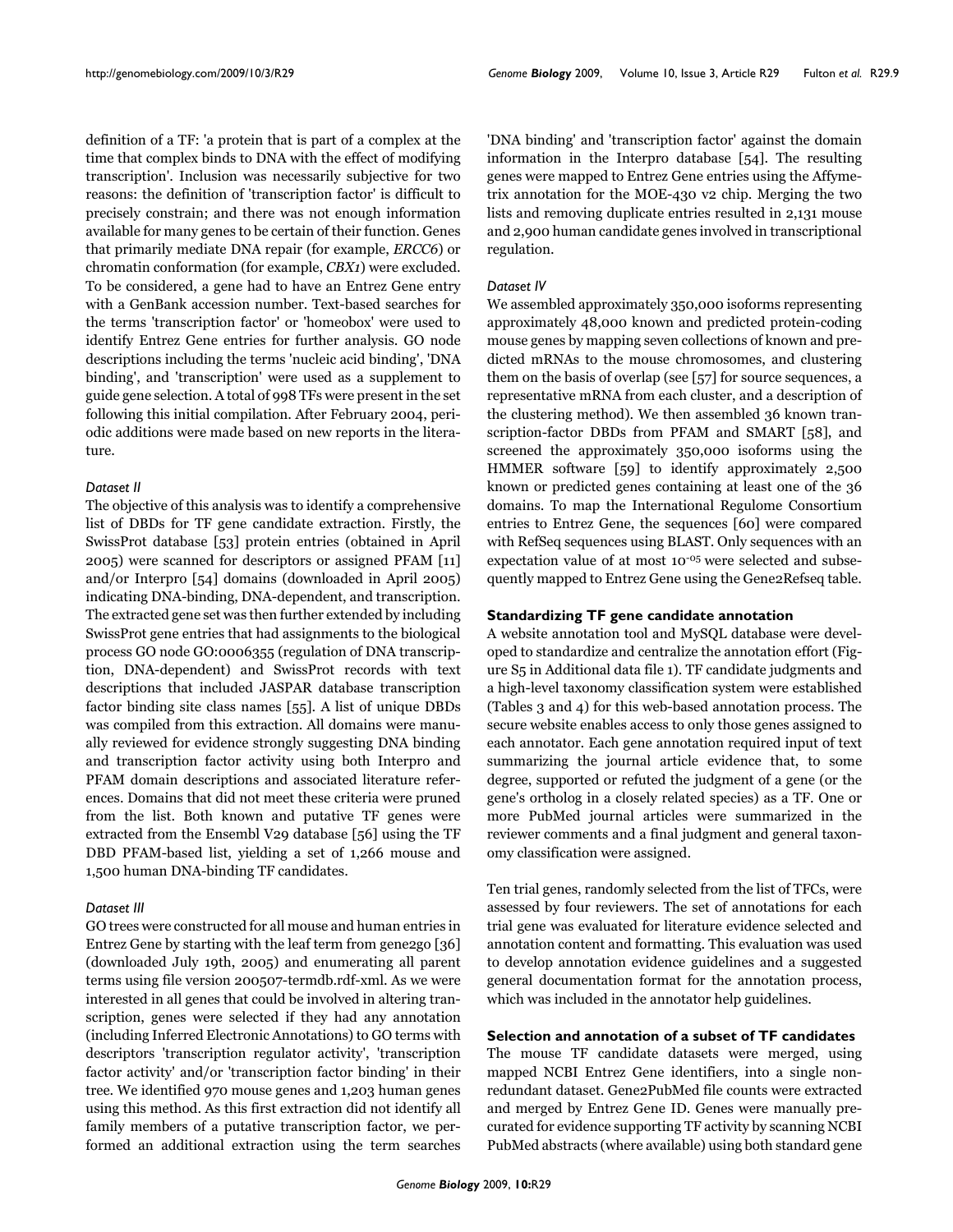symbols and aliases and examining GeneRIF entries for each gene in the dataset. Genes with literature evidence suggesting TF function were included in the list of TFCs to be annotated. A set of TFCs associated with two or more PubMed abstracts (based on Gene2Pubmed data and excluding the large annotation project articles) were extracted from the TFC list and randomly assigned to each of 17 reviewers based on predetermined reviewer allocation counts. Each TFC was reviewed and judged by the assigned reviewer for TF evidence in the literature as described above. We also extracted and entered the PubMed information accompanying 22 TF DNAbinding profiles from the JASPAR database [55].

During this research project, the Entrez Gene numbers were maintained using the NCBI Gene History file. TFCat gene identifiers were maintained (changed or merged or deleted) if a corresponding change was recorded in this file.

# **Randomly sampled quality assessment and auditing of TF annotations**

TF gene candidates were randomly selected from each reviewer-assigned gene set based on the assigned proportions across all reviewers to form a list of 50 genes for annotation QA testing. Each gene was allocated to two reviewers for annotation in a blind QA test. The QA gene annotations were extracted and reviewed for TF judgment and taxonomy classification consistency. A second round of annotation auditing was performed to ensure consistency in the recorded annotation data. All annotations were examined for alignment of PubMed evidence reviewed and assigned judgment and functional taxa. Misaligned annotations were forwarded to the annotator for review and revision.

# **TFC quality assurance comparisons**

To assess sensitivity (coverage) in our initial curated TF list, we compared our gene set with TF genes identified in two TF collections. Approximately 800 gene symbols listed in a TF textbook index, authored by Joseph Locker [6], were manually reviewed and mapped, where possible, to 506 mouse Entrez Gene identifiers using gene descriptions and citations provided in the text. A TF comparison was also performed against the list of annotated fly TFs found in the FlyTF database [13] by mapping, where possible, FlyBase identifiers to NCBI gene identifiers to locate their corresponding mouse homolog in a HomoloGene group [16].

Upon completion of the TFCat curation phase, we performed comparisons with GO [36] and the DBD Transcription Factor Prediction Database resource [42]. To compare our curated set with GO, we developed software to enumerate the number of our TF genes in the GO molecular function subtree under the 'transcription regulator activity' node. We used the Mouse Xref file found in the GO Annotation Database [61] to map the TF Entrez gene numbers to the gene identifiers available in the GO database. The DBD resource comparison involved downloading the mouse (*Mus musculus* 49\_37 b) and human

(*Homo sapiens* 49\_36 k) predicted TF sets and development of software to extract all DBD models identified in those records. We then compared the domains found in the DBD mouse/human set with those domain models annotated as DNA-binding in our curated TF set.

# **Human-mouse ortholog assignment**

Human-mouse predicted orthologs were assigned using NCBI HomoloGene groups [16] with one-to-one relationships between the mouse and human genes. Those few genes that did not have a one-to-one relationship were manually inspected and, when available, a preference was given to the human non-predicted RefSeq gene model or an assignment was made using the closest Blast alignment scores between a mouse and human gene pair. Where HomoloGene entries were not available for both human and mouse, ortholog assignments identified in the Mouse Genome Database were used.

#### **TF DNA-binding structure analysis and classification**

A DNA-binding protein classification system, an extension of the work from Luscombe *et al*. [15], was utilized to classify all genes judged as TFs with DNA-binding activity. Structural assignments were made utilizing the HMMER software to enumerate a full set of Superfamily (SCOP-based) HMMs [12] with a threshold of 0.02 and PFAM HMMs [11] for each gene using gathering threshold cut-offs and a calculated model significance value  $\leq 10^{-2}$ . The Superfamily domain sequences predicted in the TF gene set were subjected to a PFAM HMM analysis to identify PFAM domain models that are satisfied by the same sequences (Table S4 in Additional data file 1). Both redundant and non-redundant models were then mapped to the DNA-binding structure classification using model structural descriptions and based on review of related literature for PDB entries that contain these domains.

The DNA-binding classification was extended with additional family classes to accommodate the predicted DNA-binding structures encountered in the curated set of DBD TFs (Table 5; Table S5 in Additional data file 1). To evaluate the structural similarity of DBDs, we performed alignments using the protein structure comparison web tool Secondary Structure Matching (SSM) [62]. We identified PDB entries for each of the new DBD families, with a preference for DNA-bound structures. The DBD chains of each PDB entry were aligned with the entire PDB archive (incorporating lowest acceptable matches of 40% and defaulting the remaining parameters) to identify similar DBD structures based on Q-score metric clustering results. A new protein family classification was established if the structure aligned only to itself or was clustered (by Q-value) within its own set of family class structures. In a few cases, where a structure aligned reasonably well with another family in the classification system, PubMed articles were consulted to derive a final decision and any borderline cases were noted and described in the family class description text (Table S5 in Additional data file 1). Each DNA-binding TF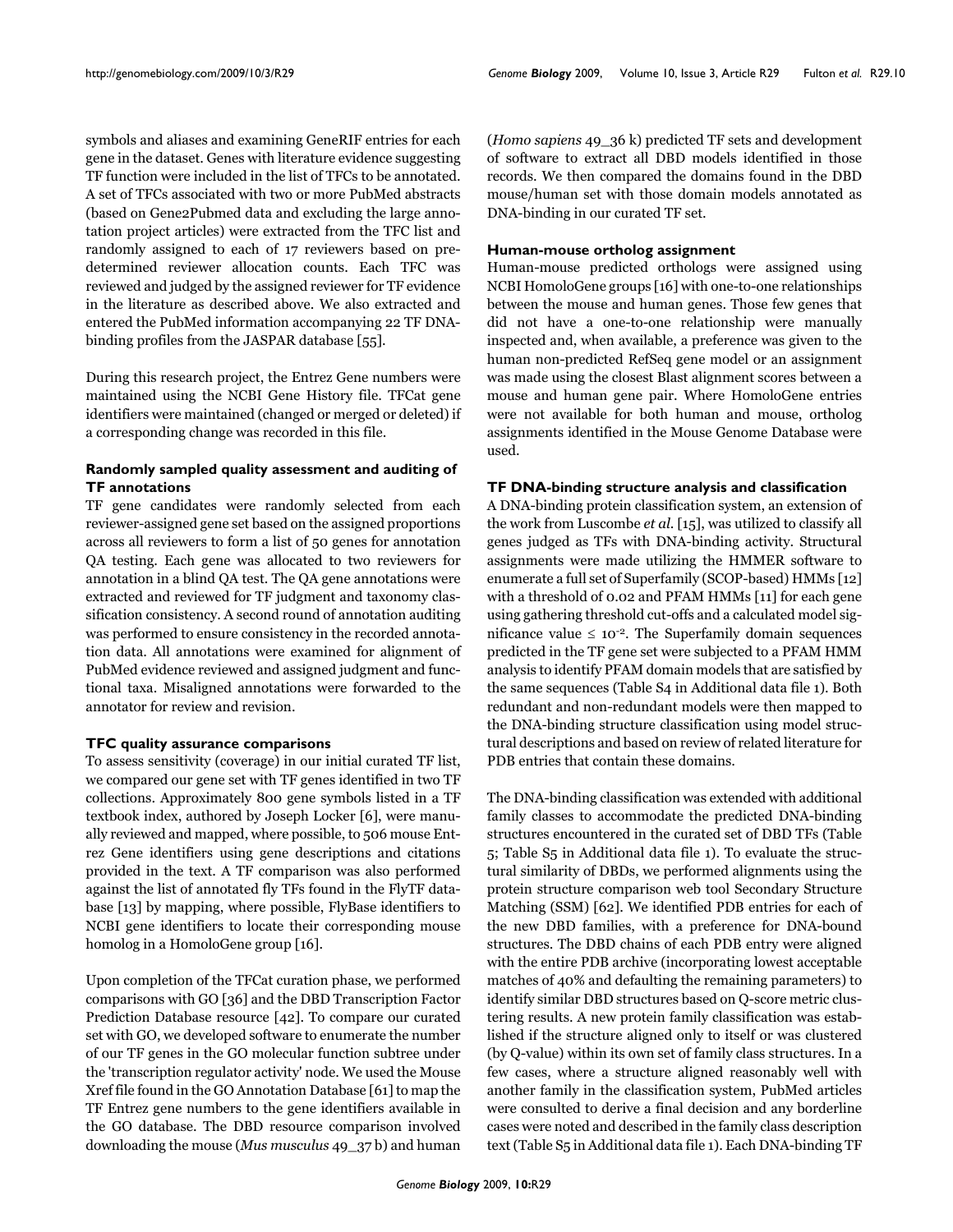was then assigned to one or more DNA-binding families in the classification system if it was predicted to contain the related DBD structure.

#### **Identification of homolog sets for mouse TF genes**

A homolog analysis process was implemented that considers both sequence similarity and predicted protein domain commonality, and uses a computationally simplified clustering approximation, loosely motivated by proportional linkage clustering [63]. We initially identified sequence similarity using BLASTALL [64] analysis over a full mouse protein Ref-Seq [65] dataset with an expect value cut-off of 10-3 and enumerated all HMM PFAM domains over an extracted full representation of the mouse genome using NCBI RefSeq sequences. To extract putative homolog candidates for each TF gene, we incorporated a metric, originally proposed by Li *et al*. [34], which considers the ratio of aligned sequence length to the entire length of each sequence. Given the focus on mouse genes, the formula for this metric, which we will refer to as metric  $I'_{s}$ , was revised to utilize sequence similarity rather than identity. Our metric is computed as:

$$
I'_s = S \times Min(n_1 / L_1, n_2 / L_2)
$$

- where S is the proportion of similar amino acids (as defined by the Blosom62 matrix) across the hit,  $L_i$  is the length of sequence  $i$  ( $i$  is the query or hit sequence), and  $n_i$  is the number of amino acids in the aligned region of sequence *i*. We considered only homolog candidates that had a maximum hit significance of 10-4 and allowed for a high level of sensitivity by requiring that the computed  $I'_s$  values were at least 0.06. We did not include any genes that had been reviewed and deemed not TFs.

Our survey of a set of TF gene family sequence characteristics suggested that some known DBDs were contained in a small fraction of the total TF protein sequence. However, similarly short alignments between a TF gene and other hit sequences (low *I's* values) can yield a significant amount of false positives. We used well-documented SRY-related HMG-box transcription factor (Sox) and Forkhead transcription factor (Fox) TF families (Tables S15 and S16 in Additional data file 1) to evaluate two cluster pruning strategies and selected an approach that increased cluster specificity (proportion of members of a test set in a cluster) without decreasing cluster sensitivity (number of cluster members that are members of a test set). To evaluate cluster pruning of the Blast-based clusters using strictly an *I's* threshold method, we computed cluster sensitivity and cluster specificity over an increasing range of *I's* values, using the Sox and Fox validation sets (Figures S2 and S3 in Additional data file 1). An *I's* value was computed between the query sequence and every member in the cluster and a member (gene) was pruned if the *I's* did not satisfy a cut-off threshold. Cluster sensitivity and cluster specificity were computed for the range of *I's* values and compared. We then assessed a second cluster pruning approach over a successive range of *I's* values requiring that all predicted domains in a cluster member (gene) match the query gene or, when this criteria could not be met, a particular  $I'_{s}$  value threshold be satisfied (Figures S2 and S3 in Additional data file 1). Inclusion of a domain-based method as a primary criteria for pruning with the incorporation of a stricter *I's* value criteria when the domains did not match, in most cases, maintained cluster sensitivity while preserving or improving cluster specificity. Importantly, higher cluster sensitivity and cluster specificity levels enabled comprehensive Sox HMG and Fox Forkhead families to emerge when we applied a proportional linkage clustering approximation approach to merge the overlapping clusters (Figures S6 and S7 in Additional data file 1). While the sole application of an *I's* value as a pruning criteria may not generate comprehensive TF family clusters (compare panel B in Figures S6 and S7 in Additional data file 1), our analyses suggested that this metric on its own, implemented with higher parameter values, is useful for identifying closely related subfamily members (Figure S8 in Additional data file 1). Motivated by these assessment results, we implemented a cluster pruning step that required that either all predicted PFAM enumerated domains in the TF gene be matched in a homolog candidate or that the *I's* value between the query TF gene and its homolog hit be no smaller than 0.21 with a sequence similarity no less than 30%. This resulted in 830 overlapping sets consisting of 48,555 members in total.

To cluster and merge the sets, we implemented a method that considers a proportional linkage median-based relationship between sets. The algorithm performed iterations of set merges, combining two sets S and T if at least half of the genes in the smaller set matched genes in the larger set, that is, if there were  $|(\min(|S|,|T|))/2|$  matching genes. To mitigate the cluster attraction strength properties of initially larger and possibly noisier clusters, the merge process iteratively considered and executed merging over smaller to progressively larger cluster cardinalities using increments of 10. Cluster membership attained a steady-state convergence within 700 iterations.

A cluster confidence metric was developed to measure the number of potential false positives in a large (cardinality > 10) homolog cluster using predicted domain content. We mapped the mouse genes with the enumerated PFAM domains to terms in the GO molecular function subtree. We tallied the number of times a specific domain is contained within a gene annotated to the transcription regulator activity node and its child nodes versus the number of times the domain is found in a gene annotated to some other activity node to compute a probability of a particular domain  $P_d$  being associated with TF function. The majority of GO annotation evidence codes were included, with the following exceptions: IEA (Inferred from Electronic Annotation), ISS (Inferred from Sequence or Structural Similarity), and RCA (Inferred from Reviewed Computational Analysis). To evaluate cluster confidence *Cn*, we first enumerated the number of genes that contain a spe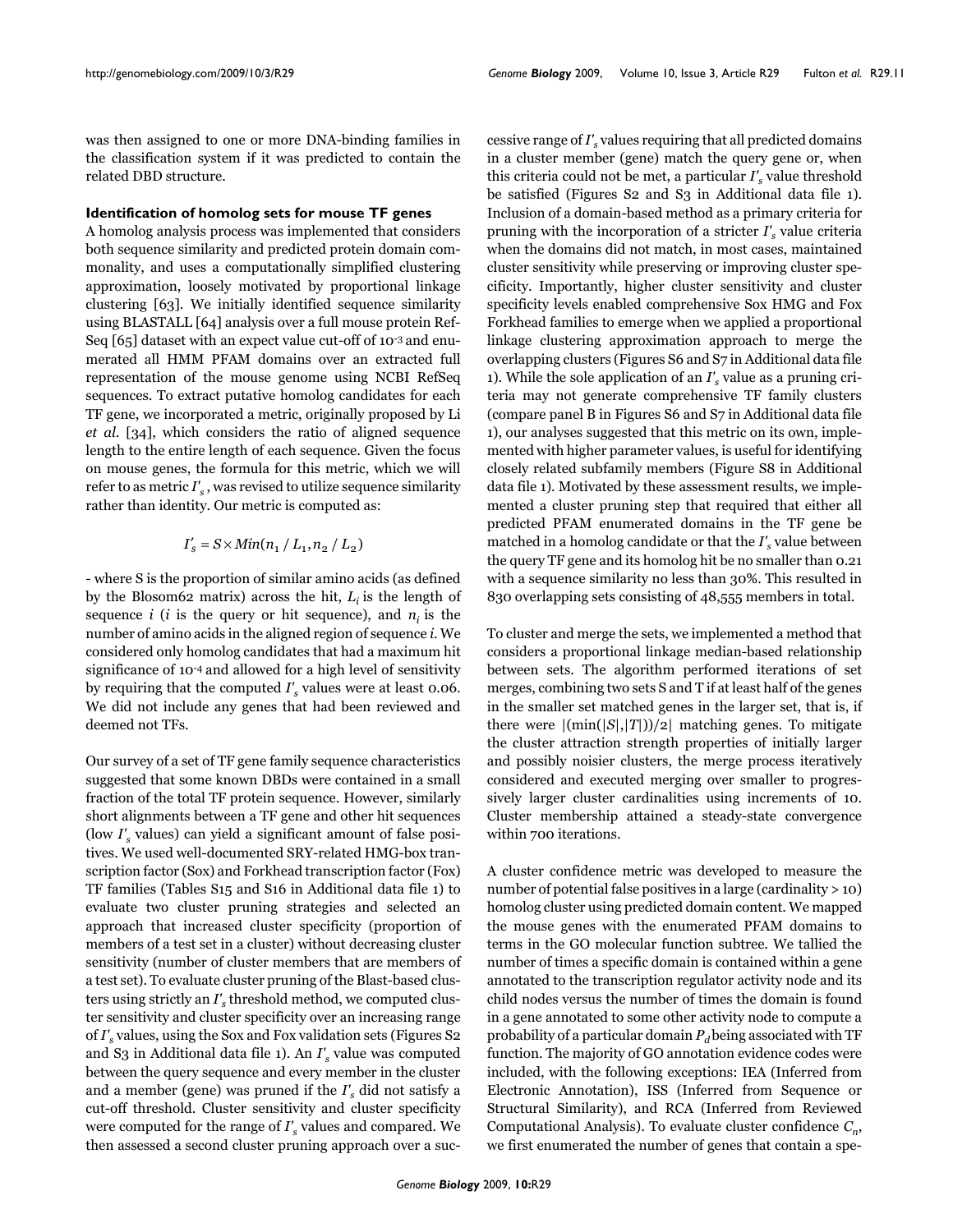cific domain within a cluster  $C_d$  and the number of genes in each cluster  $C_a$  to weight a domain's association to TF activity:

$$
N_d = \frac{C_d}{C_g} P_d
$$

- and, secondly, included those cluster domains that satisfy *D*  $= {C_d \geq C_q/4}$  to compute  $C_n$ , using the following equation:

$$
C_n = \frac{\sum\limits_{i \in D} N d_i}{|D|}
$$

All cluster confidence values and cluster membership were reviewed and qualitatively assessed based on the proportion of verified TFs and binned into four partitions with associated confidence rankings (Table 6).

To derive an estimate for the total number of TFs in the human and mouse species, we computed the number of known and predicted TF homologs and adjusted this amount by the cluster rank OAMTF (Table 6) to obtain a prediction of 2,355 DNA-binding and accessory TFs. To obtain a ballpark figure for a total number of DBD TFs, we performed a separate homolog clustering analysis seeded by genes curated with double-stranded DNA binding activity and reduced the counts using the OAMTF proportions by cluster rank, where applicable. The homolog-based analysis generated an estimate of 1,510 DBD TFs. To support our DBD homology-based count analysis, we developed PERL scripts to query the mouse Ensembl mus musculus core 47.37 and ensembl\_mart\_47 databases for extraction of predicted DNA-binding TFs using the identified PFAM DBDs in TFCat. This extraction produced a total of 1,507 Ensembl mouse genes (1,416 records supported by Mouse Genome Informatics (MGI); 23 RefSeq and Entrez Gene sourced records; 29 Uniprot/SPTREML predicted genes; and 39 Ensembl predicted gene models).

# **Website download access, wiki publication and annotation feedback**

The MediaWiki software was used to implement the TFCat-Wiki, with some modifications and additions made to the base software code and configuration files. We included the Semantic MediaWiki [66] extension to facilitate access and searching. Each article page contains the annotation information for one gene and has been configured to disallow edits, although enabling all associated discussion pages for contribution. Software was developed to extract data from the TFCat wiki database to create the wiki pages.

We implemented a feedback tracking function using the MantisBT software system [67], a well-established, open-source, issue monitoring system, to accommodate tracking and follow-up management of TFCat feedback contributions. PHP interfaces and software were developed to populate MediaWiki user information to the feedback system and provide direct query access to feedback records by gene. We also integrated new data update flagging mechanisms into our internally available TFCat annotation software tool to identify new or modified gene annotation information that requires repopulation to the gene wiki page.

The MediaWiki software includes a Watch function, which issues individual e-mails when information is changed on a wiki page by a wiki user. We developed an e-mail feature that optionally provides lists of wiki pages that have been changed via the backend auto-update process. To enable this feature, we developed an external PHP program (MediaWiki) hook and an associated MySQL database table to solicit user entry and capture of desired e-mail parameter options and notification frequency. An e-mail notification process was developed that issues e-mails for wiki content updates based on userselected parameters.

### **Abbreviations**

DBD: DNA-binding domain; DBDdb: DBD Transcription Factor Database; Fox: Forkhead transcription factor family; GO: Gene Ontology; HMG: high mobility group; HMM: hidden Markov model; NFI: nuclear factor I; OAMTF: observed approximate mean TF; PDB: Protein Data Bank; QA: quality assurance; Sox: SRY-related HMG-box transcription factor family; TF: transcription factor; TFC: transcription factor candidate; UPTF: union of putative TFs.

#### **Authors' contributions**

Initial putative TF datasets were created by JR (dataset I), DLF (dataset II), SS (dataset III), and GB (dataset IV). SS created the merged dataset and performed an NCBI mapping for dataset IV. DLF designed, implemented, and populated the centralized TFCat database and annotation website tool. SS provided some text data extractions for the TFCat database. RS and DLF precurated the unified dataset. JR, RS, DLF, SS, GB, TH, and WWW acted as the core group of gene annotators. DLF performed the TF reference collection comparisons. Annotation audits were performed by DLF, WWW, RS, and SS. DLF established and implemented the structural classification mapping methodology and performed the analysis of DNA-binding structures to extend the DNA-binding structural classification. DLF devised and implemented the homolog analysis and gene clustering process. DLF, SS, and RS worked on the wiki gene page format. DLF designed, developed and implemented the wiki. DLF developed and implemented the website TFCat data download portal. WWW, JR, and RS provided co-supervision for this project, with the implementation led by DLF. DLF wrote the draft of the manuscript, with further modifications and edits contributed by WWW, RS, JR and SS. All authors read and approved the final manuscript.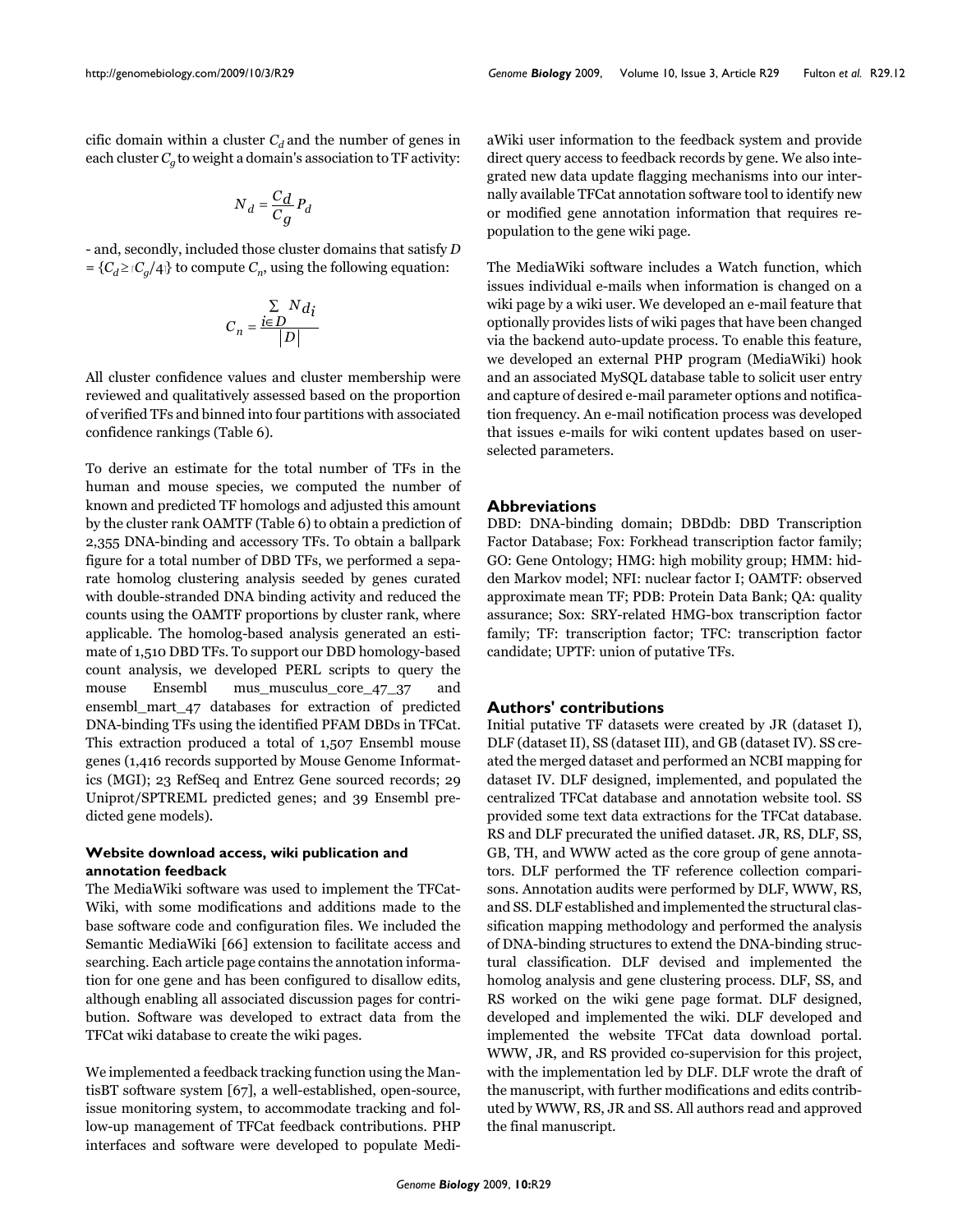#### **Additional data files**

The following additional data is available with the online version of this paper: a PDF that includes Tables S1-S16 and Figures S1-S8 (Additional data file 1).

#### **Acknowledgements**

We are grateful for the annotations provided by A Ticoll, E Portales-Casamar, M Swanson, S Lithwick, W Cheung, SJ Ho Sui, D Martin, T Kwon, and A Chou. We would like to thank T Siggers for his helpful review of a preliminary version of the DNA-binding classification extension work. WWW is a Canadian Institutes of Health Research New Investigator (CIHR) and Michael Smith Foundation for Health Research (MSFHR) Scholar and his research is supported by a CIHR grant. JR received support from the National Institute of Allergy and Infectious Diseases (National Institutes of Health) and the Institute for Systems Biology. RS is a Chercheur-boursier of the Fonds de la recherche en santé du Québec and receives operating funds from CIHR to support his research. DLF is supported by a CIHR Canada Graduate Scholarship Doctoral Award and MSFHR Graduate Scholarship award. SS is supported by The McGill University Health Centre Research Institute and the Ontario Institute for Cancer Research. GB is supported by a CIHR Post doctoral fellowship and TRH is supported by a CIHR Grant. Computer hardware resources utilized for this project were supported by the Gene Regulation Bioinformatics Laboratory funded by Canada Foundation for Innovation.

#### **References**

- 1. Garvie CW, Wolberger C: **[Recognition of specific DNA](http://www.ncbi.nlm.nih.gov/entrez/query.fcgi?cmd=Retrieve&db=PubMed&dopt=Abstract&list_uids=11741530) [sequences.](http://www.ncbi.nlm.nih.gov/entrez/query.fcgi?cmd=Retrieve&db=PubMed&dopt=Abstract&list_uids=11741530)** *Mol Cell* 2001, **8:**937-946.
- Halford SE, Marko JF: [How do site-specific DNA-binding pro](http://www.ncbi.nlm.nih.gov/entrez/query.fcgi?cmd=Retrieve&db=PubMed&dopt=Abstract&list_uids=15178741)**[teins find their targets?](http://www.ncbi.nlm.nih.gov/entrez/query.fcgi?cmd=Retrieve&db=PubMed&dopt=Abstract&list_uids=15178741)** *Nucleic Acids Res* 2004, **32:**3040-3052.
- 3. Rescan PY: **[Regulation and functions of myogenic regulatory](http://www.ncbi.nlm.nih.gov/entrez/query.fcgi?cmd=Retrieve&db=PubMed&dopt=Abstract&list_uids=11470439) [factors in lower vertebrates.](http://www.ncbi.nlm.nih.gov/entrez/query.fcgi?cmd=Retrieve&db=PubMed&dopt=Abstract&list_uids=11470439)** *Comp Biochem Physiol B Biochem Mol Biol* 2001, **130:**1-12.
- 4. Rosenfeld MG, Lunyak VV, Glass CK: **[Sensors and signals: a coac](http://www.ncbi.nlm.nih.gov/entrez/query.fcgi?cmd=Retrieve&db=PubMed&dopt=Abstract&list_uids=16751179)[tivator/corepressor/epigenetic code for integrating signal](http://www.ncbi.nlm.nih.gov/entrez/query.fcgi?cmd=Retrieve&db=PubMed&dopt=Abstract&list_uids=16751179)[dependent programs of transcriptional response.](http://www.ncbi.nlm.nih.gov/entrez/query.fcgi?cmd=Retrieve&db=PubMed&dopt=Abstract&list_uids=16751179)** *Genes Dev* 2006, **20:**1405-1428.
- 5. Latchman DS: *Eukaryotic Transcription Factors* London, San Diego, CA: Elsevier Academic Press; 2004.
- 6. Locker J: *Transcription Factors* Oxford, San Diego, CA: Bios, Academic Press; 2001.
- 7. Babu MM, Luscombe NM, Aravind L, Gerstein M, Teichmann SA: **[Structure and evolution of transcriptional regulatory net](http://www.ncbi.nlm.nih.gov/entrez/query.fcgi?cmd=Retrieve&db=PubMed&dopt=Abstract&list_uids=15193307)[works.](http://www.ncbi.nlm.nih.gov/entrez/query.fcgi?cmd=Retrieve&db=PubMed&dopt=Abstract&list_uids=15193307)** *Curr Opin Struct Biol* 2004, **14:**283-291.
- Gray PA, Fu H, Luo P, Zhao Q, Yu J, Ferrari A, Tenzen T, Yuk DI, Tsung EF, Cai Z, Alberta JA, Cheng LP, Liu Y, Stenman JM, Valerius MT, Billings N, Kim HA, Greenberg ME, McMahon AP, Rowitch DH, Stiles CD, Ma Q: **[Mouse brain organization revealed through](http://www.ncbi.nlm.nih.gov/entrez/query.fcgi?cmd=Retrieve&db=PubMed&dopt=Abstract&list_uids=15618518) [direct genome-scale TF expression analysis.](http://www.ncbi.nlm.nih.gov/entrez/query.fcgi?cmd=Retrieve&db=PubMed&dopt=Abstract&list_uids=15618518)** *Science* 2004, **306:**2255-2257.
- Huntley S, Baggott DM, Hamilton AT, Tran-Gyamfi M, Yang S, Kim J, Gordon L, Branscomb E, Stubbs L: **[A comprehensive catalog of](http://www.ncbi.nlm.nih.gov/entrez/query.fcgi?cmd=Retrieve&db=PubMed&dopt=Abstract&list_uids=16606702) [human KRAB-associated zinc finger genes: insights into the](http://www.ncbi.nlm.nih.gov/entrez/query.fcgi?cmd=Retrieve&db=PubMed&dopt=Abstract&list_uids=16606702) evolutionary history of a large family of transcriptional [repressors.](http://www.ncbi.nlm.nih.gov/entrez/query.fcgi?cmd=Retrieve&db=PubMed&dopt=Abstract&list_uids=16606702)** *Genome Res* 2006, **16:**669-677.
- 10. Messina DN, Glasscock J, Gish W, Lovett M: **[An ORFeome-based](http://www.ncbi.nlm.nih.gov/entrez/query.fcgi?cmd=Retrieve&db=PubMed&dopt=Abstract&list_uids=15489324) [analysis of human transcription factor genes and the con](http://www.ncbi.nlm.nih.gov/entrez/query.fcgi?cmd=Retrieve&db=PubMed&dopt=Abstract&list_uids=15489324)struction of a microarray to interrogate their expression.** *Genome Res* 2004, **14:**2041-2047.
- 11. Bateman A, Birney E, Durbin R, Eddy SR, Finn RD, Sonnhammer EL: **[Pfam 3.1: 1313 multiple alignments and profile HMMs match](http://www.ncbi.nlm.nih.gov/entrez/query.fcgi?cmd=Retrieve&db=PubMed&dopt=Abstract&list_uids=9847196) [the majority of proteins.](http://www.ncbi.nlm.nih.gov/entrez/query.fcgi?cmd=Retrieve&db=PubMed&dopt=Abstract&list_uids=9847196)** *Nucleic Acids Res* 1999, **27:**260-262.
- 12. Gough J: [The SUPERFAMILY database in structural genom](http://www.ncbi.nlm.nih.gov/entrez/query.fcgi?cmd=Retrieve&db=PubMed&dopt=Abstract&list_uids=12393919)**[ics.](http://www.ncbi.nlm.nih.gov/entrez/query.fcgi?cmd=Retrieve&db=PubMed&dopt=Abstract&list_uids=12393919)** *Acta Crystallogr D Biol Crystallogr* 2002, **58:**1897-1900.
- 13. Adryan B, Teichmann SA: **FlyTF: a systematic review of site-specific transcription factors in the fruit fly** *Drosophila melanogaster***[.](http://www.ncbi.nlm.nih.gov/entrez/query.fcgi?cmd=Retrieve&db=PubMed&dopt=Abstract&list_uids=16613907)** *Bioinformatics* 2006, **22:**1532-1533.
- 14. Xi H, Shulha HP, Lin JM, Vales TR, Fu Y, Bodine DM, McKay RD, Chenoweth JG, Tesar PJ, Furey TS, Ren B, Weng Z, Crawford GE: **[Iden](http://www.ncbi.nlm.nih.gov/entrez/query.fcgi?cmd=Retrieve&db=PubMed&dopt=Abstract&list_uids=17708682)[tification and characterization of cell type-specific and](http://www.ncbi.nlm.nih.gov/entrez/query.fcgi?cmd=Retrieve&db=PubMed&dopt=Abstract&list_uids=17708682) ubiquitous chromatin regulatory structures in the human [genome.](http://www.ncbi.nlm.nih.gov/entrez/query.fcgi?cmd=Retrieve&db=PubMed&dopt=Abstract&list_uids=17708682)** *PLoS Genet* 2007, **3:**e136.
- 15. Luscombe NM, Austin SE, Berman HM, Thornton JM: **[An overview](http://www.ncbi.nlm.nih.gov/entrez/query.fcgi?cmd=Retrieve&db=PubMed&dopt=Abstract&list_uids=11104519) [of the structures of protein-DNA complexes.](http://www.ncbi.nlm.nih.gov/entrez/query.fcgi?cmd=Retrieve&db=PubMed&dopt=Abstract&list_uids=11104519)** *Genome Biol* 2000, **1:**REVIEWS001.
- 16. Wheeler DL, Barrett T, Benson DA, Bryant SH, Canese K, Chetvernin V, Church DM, DiCuccio M, Edgar R, Federhen S, Geer LY, Kapustin Y, Khovayko O, Landsman D, Lipman DJ, Madden TL, Maglott DR, Ostell J, Miller V, Pruitt KD, Schuler GD, Sequeira E, Sherry ST, Sirotkin K, Souvorov A, Starchenko G, Tatusov RL, Tatusova TA, Wagner L, Yaschenko E: **[Database resources of the](http://www.ncbi.nlm.nih.gov/entrez/query.fcgi?cmd=Retrieve&db=PubMed&dopt=Abstract&list_uids=17170002) [National Center for Biotechnology Information.](http://www.ncbi.nlm.nih.gov/entrez/query.fcgi?cmd=Retrieve&db=PubMed&dopt=Abstract&list_uids=17170002)** *Nucleic Acids Res* 2007, **35:**D5-12.
- 17. Eppig JT, Blake JA, Bult CJ, Kadin JA, Richardson JE: **[The mouse](http://www.ncbi.nlm.nih.gov/entrez/query.fcgi?cmd=Retrieve&db=PubMed&dopt=Abstract&list_uids=17135206) [genome database \(MGD\): new features facilitating a model](http://www.ncbi.nlm.nih.gov/entrez/query.fcgi?cmd=Retrieve&db=PubMed&dopt=Abstract&list_uids=17135206) [system.](http://www.ncbi.nlm.nih.gov/entrez/query.fcgi?cmd=Retrieve&db=PubMed&dopt=Abstract&list_uids=17135206)** *Nucleic Acids Res* 2007, **35:**D630-637.
- 18. Coulier F, Popovici C, Villet R, Birnbaum D: **[MetaHox gene clus](http://www.ncbi.nlm.nih.gov/entrez/query.fcgi?cmd=Retrieve&db=PubMed&dopt=Abstract&list_uids=11144283)[ters.](http://www.ncbi.nlm.nih.gov/entrez/query.fcgi?cmd=Retrieve&db=PubMed&dopt=Abstract&list_uids=11144283)** *J Exp Zool* 2000, **288:**345-351.
- 19. Marchler-Bauer A, Anderson JB, Derbyshire MK, DeWeese-Scott C, Gonzales NR, Gwadz M, Hao L, He S, Hurwitz DI, Jackson JD, Ke Z, Krylov D, Lanczycki CJ, Liebert CA, Liu C, Lu F, Lu S, Marchler GH, Mullokandov M, Song JS, Thanki N, Yamashita RA, Yin JJ, Zhang D, Bryant SH: **[CDD: a conserved domain database for interactive](http://www.ncbi.nlm.nih.gov/entrez/query.fcgi?cmd=Retrieve&db=PubMed&dopt=Abstract&list_uids=17135202) [domain family analysis.](http://www.ncbi.nlm.nih.gov/entrez/query.fcgi?cmd=Retrieve&db=PubMed&dopt=Abstract&list_uids=17135202)** *Nucleic Acids Res* 2007, **35:**D237-240.
- 20. Murzin AG, Brenner SE, Hubbard T, Chothia C: **[SCOP: a structural](http://www.ncbi.nlm.nih.gov/entrez/query.fcgi?cmd=Retrieve&db=PubMed&dopt=Abstract&list_uids=7723011) [classification of proteins database for the investigation of](http://www.ncbi.nlm.nih.gov/entrez/query.fcgi?cmd=Retrieve&db=PubMed&dopt=Abstract&list_uids=7723011) [sequences and structures.](http://www.ncbi.nlm.nih.gov/entrez/query.fcgi?cmd=Retrieve&db=PubMed&dopt=Abstract&list_uids=7723011)** *J Mol Biol* 1995, **247:**536-540.
- 21. Orengo CA, Michie AD, Jones S, Jones DT, Swindells MB, Thornton JM: **[CATH-a hierarchic classification of protein domain struc](http://www.ncbi.nlm.nih.gov/entrez/query.fcgi?cmd=Retrieve&db=PubMed&dopt=Abstract&list_uids=9309224)[tures.](http://www.ncbi.nlm.nih.gov/entrez/query.fcgi?cmd=Retrieve&db=PubMed&dopt=Abstract&list_uids=9309224)** *Structure* 1997, **5:**1093-1108.
- 22. Bernstein FC, Koetzle TF, Williams GJ, Meyer EF Jr, Brice MD, Rodgers JR, Kennard O, Shimanouchi T, Tasumi M: **[The Protein Data](http://www.ncbi.nlm.nih.gov/entrez/query.fcgi?cmd=Retrieve&db=PubMed&dopt=Abstract&list_uids=875032) [Bank: a computer-based archival file for macromolecular](http://www.ncbi.nlm.nih.gov/entrez/query.fcgi?cmd=Retrieve&db=PubMed&dopt=Abstract&list_uids=875032) [structures.](http://www.ncbi.nlm.nih.gov/entrez/query.fcgi?cmd=Retrieve&db=PubMed&dopt=Abstract&list_uids=875032)** *J Mol Biol* 1977, **112:**535-542.
- 23. Laity JH, Lee BM, Wright PE: **[Zinc finger proteins: new insights](http://www.ncbi.nlm.nih.gov/entrez/query.fcgi?cmd=Retrieve&db=PubMed&dopt=Abstract&list_uids=11179890) [into structural and functional diversity.](http://www.ncbi.nlm.nih.gov/entrez/query.fcgi?cmd=Retrieve&db=PubMed&dopt=Abstract&list_uids=11179890)** *Curr Opin Struct Biol* 2001, **11:**39-46.
- 24. Nagadoi A, Nakazawa K, Uda H, Okuno K, Maekawa T, Ishii S, Nishimura Y: **[Solution structure of the transactivation domain](http://www.ncbi.nlm.nih.gov/entrez/query.fcgi?cmd=Retrieve&db=PubMed&dopt=Abstract&list_uids=10092462) [of ATF-2 comprising a zinc finger-like subdomain and a flex](http://www.ncbi.nlm.nih.gov/entrez/query.fcgi?cmd=Retrieve&db=PubMed&dopt=Abstract&list_uids=10092462)[ible subdomain.](http://www.ncbi.nlm.nih.gov/entrez/query.fcgi?cmd=Retrieve&db=PubMed&dopt=Abstract&list_uids=10092462)** *J Mol Biol* 1999, **287:**593-607.
- 25. Stefancsik R, Sarkar S: **[Relationship between the DNA binding](http://www.ncbi.nlm.nih.gov/entrez/query.fcgi?cmd=Retrieve&db=PubMed&dopt=Abstract&list_uids=14631647) [domains of SMAD and NFI/CTF transcription factors defines](http://www.ncbi.nlm.nih.gov/entrez/query.fcgi?cmd=Retrieve&db=PubMed&dopt=Abstract&list_uids=14631647) [a new superfamily of genes.](http://www.ncbi.nlm.nih.gov/entrez/query.fcgi?cmd=Retrieve&db=PubMed&dopt=Abstract&list_uids=14631647)** *DNA Sequence* 2003, **14:**233-239.
- Rekdal C, Sjottem E, Johansen T: The nuclear factor **SPBP** con**[tains different functional domains and stimulates the activity](http://www.ncbi.nlm.nih.gov/entrez/query.fcgi?cmd=Retrieve&db=PubMed&dopt=Abstract&list_uids=10995766) [of various transcriptional activators.](http://www.ncbi.nlm.nih.gov/entrez/query.fcgi?cmd=Retrieve&db=PubMed&dopt=Abstract&list_uids=10995766)** *J Biol Chem* 2000, **275:**40288-40300.
- 27. Horn G, Hofweber R, Kremer W, Kalbitzer HR: **[Structure and](http://www.ncbi.nlm.nih.gov/entrez/query.fcgi?cmd=Retrieve&db=PubMed&dopt=Abstract&list_uids=17437059) [function of bacterial cold shock proteins.](http://www.ncbi.nlm.nih.gov/entrez/query.fcgi?cmd=Retrieve&db=PubMed&dopt=Abstract&list_uids=17437059)** *Cell Mol Life Sci* 2007, **64:**1457-1470.
- 28. Swamynathan SK, Nambiar A, Guntaka RV: **[Role of single-stranded](http://www.ncbi.nlm.nih.gov/entrez/query.fcgi?cmd=Retrieve&db=PubMed&dopt=Abstract&list_uids=9576478)** [DNA regions and Y-box proteins in transcriptional regula](http://www.ncbi.nlm.nih.gov/entrez/query.fcgi?cmd=Retrieve&db=PubMed&dopt=Abstract&list_uids=9576478)**[tion of viral and cellular genes.](http://www.ncbi.nlm.nih.gov/entrez/query.fcgi?cmd=Retrieve&db=PubMed&dopt=Abstract&list_uids=9576478)** *FASEB J* 1998, **12:**515-522.
- 29. Gasperowicz M, Otto F: **[Mammalian Groucho homologs:](http://www.ncbi.nlm.nih.gov/entrez/query.fcgi?cmd=Retrieve&db=PubMed&dopt=Abstract&list_uids=15861397) [redundancy or specificity?](http://www.ncbi.nlm.nih.gov/entrez/query.fcgi?cmd=Retrieve&db=PubMed&dopt=Abstract&list_uids=15861397)** *J Cell Biochem* 2005, **95:**670-687.
- 30. Hamilton AT, Huntley S, Tran-Gyamfi M, Baggott DM, Gordon L, Stubbs L: **[Evolutionary expansion and divergence in the](http://www.ncbi.nlm.nih.gov/entrez/query.fcgi?cmd=Retrieve&db=PubMed&dopt=Abstract&list_uids=16606703) [ZNF91 subfamily of primate-specific zinc finger genes.](http://www.ncbi.nlm.nih.gov/entrez/query.fcgi?cmd=Retrieve&db=PubMed&dopt=Abstract&list_uids=16606703)** *Genome Res* 2006, **16:**584-594.
- 31. Lemons D, McGinnis W: **[Genomic evolution of Hox gene clus](http://www.ncbi.nlm.nih.gov/entrez/query.fcgi?cmd=Retrieve&db=PubMed&dopt=Abstract&list_uids=17008523)[ters.](http://www.ncbi.nlm.nih.gov/entrez/query.fcgi?cmd=Retrieve&db=PubMed&dopt=Abstract&list_uids=17008523)** *Science* 2006, **313:**1918-1922.
- 32. Rost B: **[Twilight zone of protein sequence alignments.](http://www.ncbi.nlm.nih.gov/entrez/query.fcgi?cmd=Retrieve&db=PubMed&dopt=Abstract&list_uids=10195279)** *Protein Eng* 1999, **12:**85-94.
- 33. Liu J, Rost B: **[Domains, motifs and clusters in the protein uni](http://www.ncbi.nlm.nih.gov/entrez/query.fcgi?cmd=Retrieve&db=PubMed&dopt=Abstract&list_uids=12547420)[verse.](http://www.ncbi.nlm.nih.gov/entrez/query.fcgi?cmd=Retrieve&db=PubMed&dopt=Abstract&list_uids=12547420)** *Curr Opin Chem Biol* 2003, **7:**5-11.
- 34. Li WH, Gu Z, Wang H, Nekrutenko A: **[Evolutionary analyses of](http://www.ncbi.nlm.nih.gov/entrez/query.fcgi?cmd=Retrieve&db=PubMed&dopt=Abstract&list_uids=11237007) [the human genome.](http://www.ncbi.nlm.nih.gov/entrez/query.fcgi?cmd=Retrieve&db=PubMed&dopt=Abstract&list_uids=11237007)** *Nature* 2001, **409:**847-849.
- 35. Malumbres M, Barbacid M: **[Mammalian cyclin-dependent](http://www.ncbi.nlm.nih.gov/entrez/query.fcgi?cmd=Retrieve&db=PubMed&dopt=Abstract&list_uids=16236519) [kinases.](http://www.ncbi.nlm.nih.gov/entrez/query.fcgi?cmd=Retrieve&db=PubMed&dopt=Abstract&list_uids=16236519)** *Trends Biochem Sci* 2005, **30:**630-641.
- 36. Ashburner M, Ball CA, Blake JA, Botstein D, Butler H, Cherry JM, Davis AP, Dolinski K, Dwight SS, Eppig JT, Harris MA, Hill DP, Issel-Tarver L, Kasarskis A, Lewis S, Matese JC, Richardson JE, Ringwald M, Rubin GM, Sherlock G: **[Gene ontology: tool for the unification](http://www.ncbi.nlm.nih.gov/entrez/query.fcgi?cmd=Retrieve&db=PubMed&dopt=Abstract&list_uids=10802651) [of biology. The Gene Ontology Consortium.](http://www.ncbi.nlm.nih.gov/entrez/query.fcgi?cmd=Retrieve&db=PubMed&dopt=Abstract&list_uids=10802651)** *Nat Genet* 2000, **25:**25-29.
- 37. Lander ES, Linton LM, Birren B, Nusbaum C, Zody MC, Baldwin J, Devon K, Dewar K, Doyle M, FitzHugh W, Funke R, Gage D, Harris K, Heaford A, Howland J, Kann L, Lehoczky J, LeVine R, McEwan P, McKernan K, Meldrim J, Mesirov JP, Miranda C, Morris W, Naylor J,